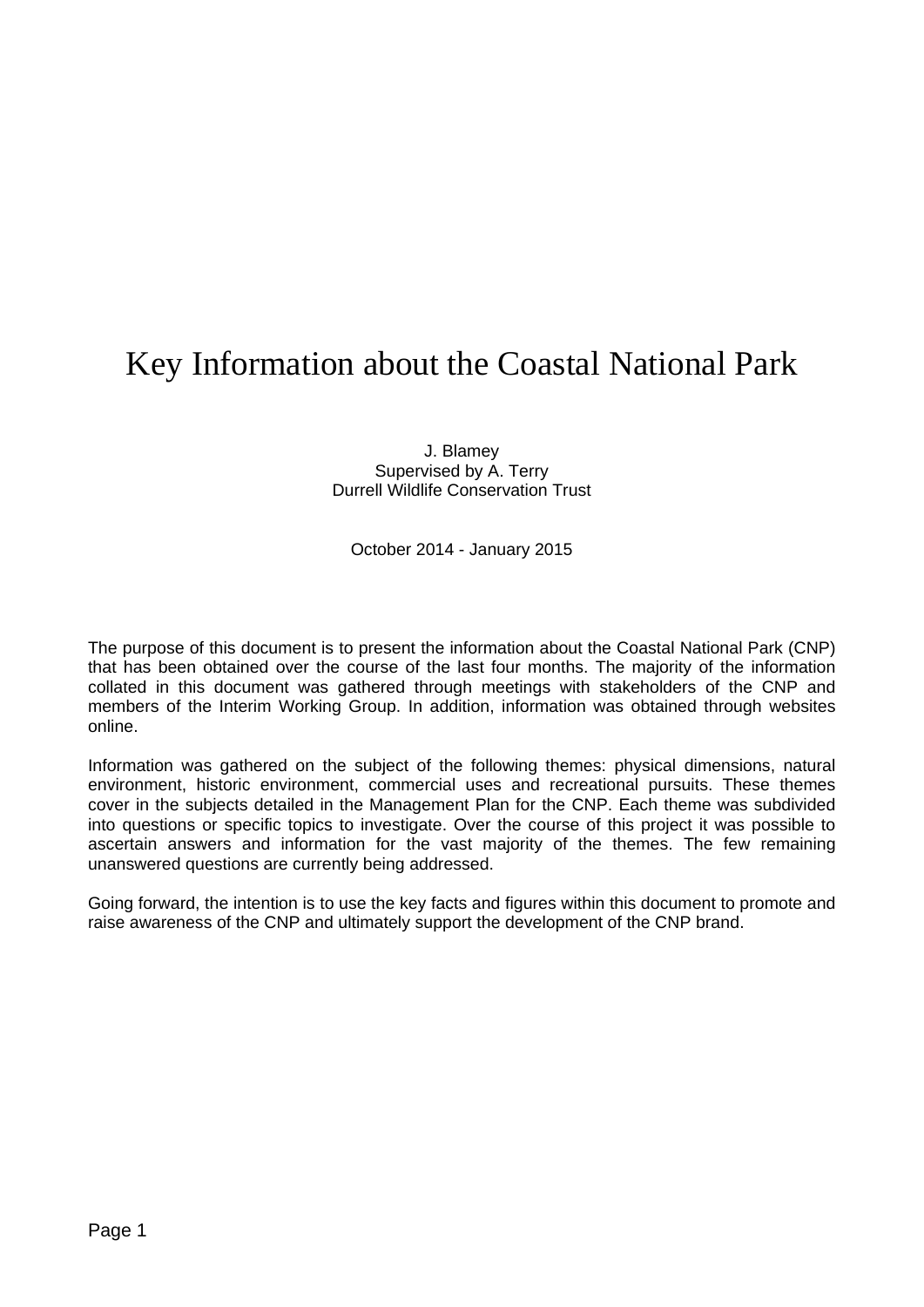### **Contents**

|  | 3.1 |  |
|--|-----|--|
|  | 3.2 |  |
|  | 3.3 |  |
|  | 3.3 |  |
|  | 3.4 |  |
|  |     |  |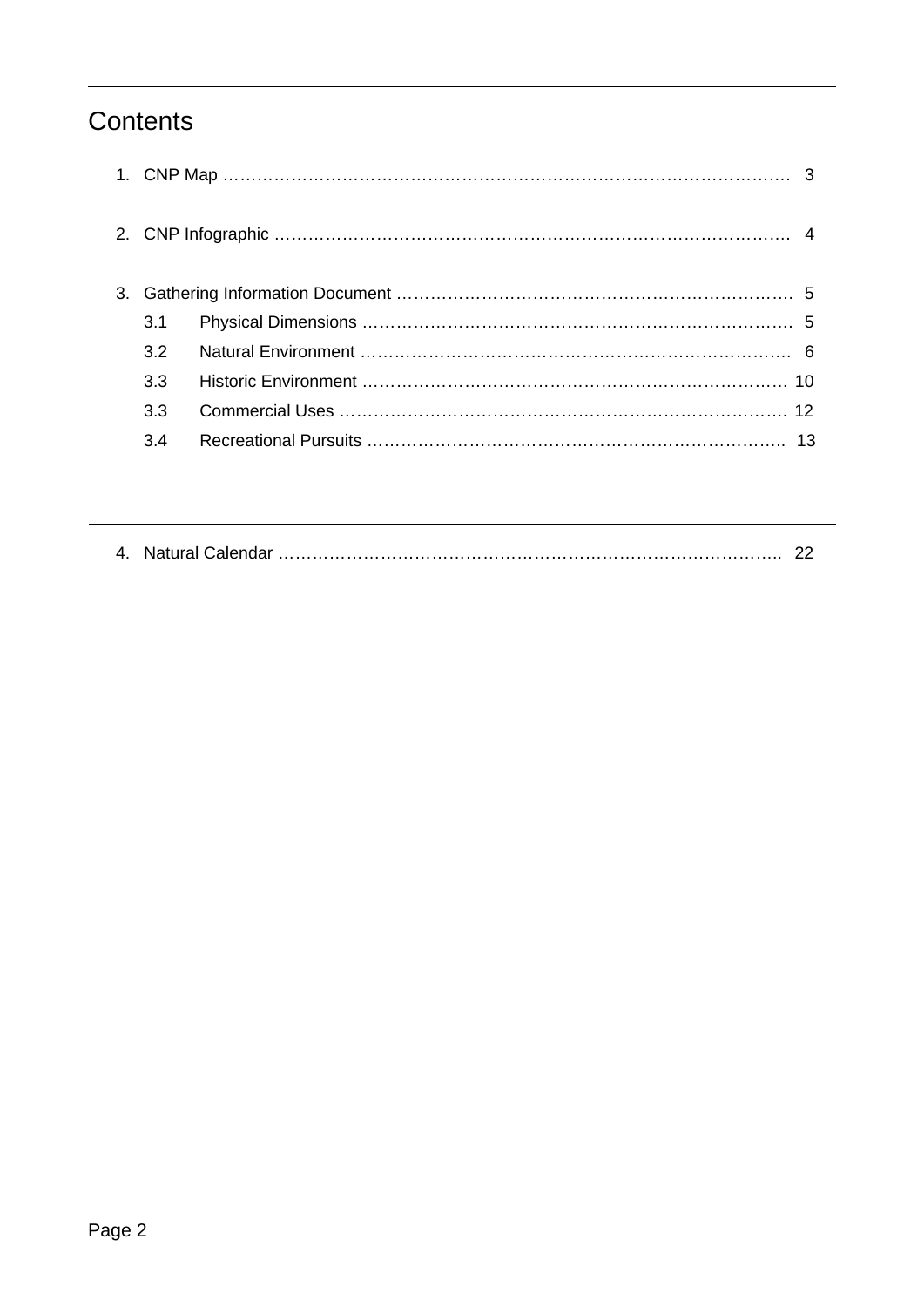### 1. CNP Map

Map of the CNP from the 2011 Jersey Island Plan. The CNP extends around parts of the coast of Jersey from the south west to the east. The CNP also encompassed three offshore shores and reefs as shown below.

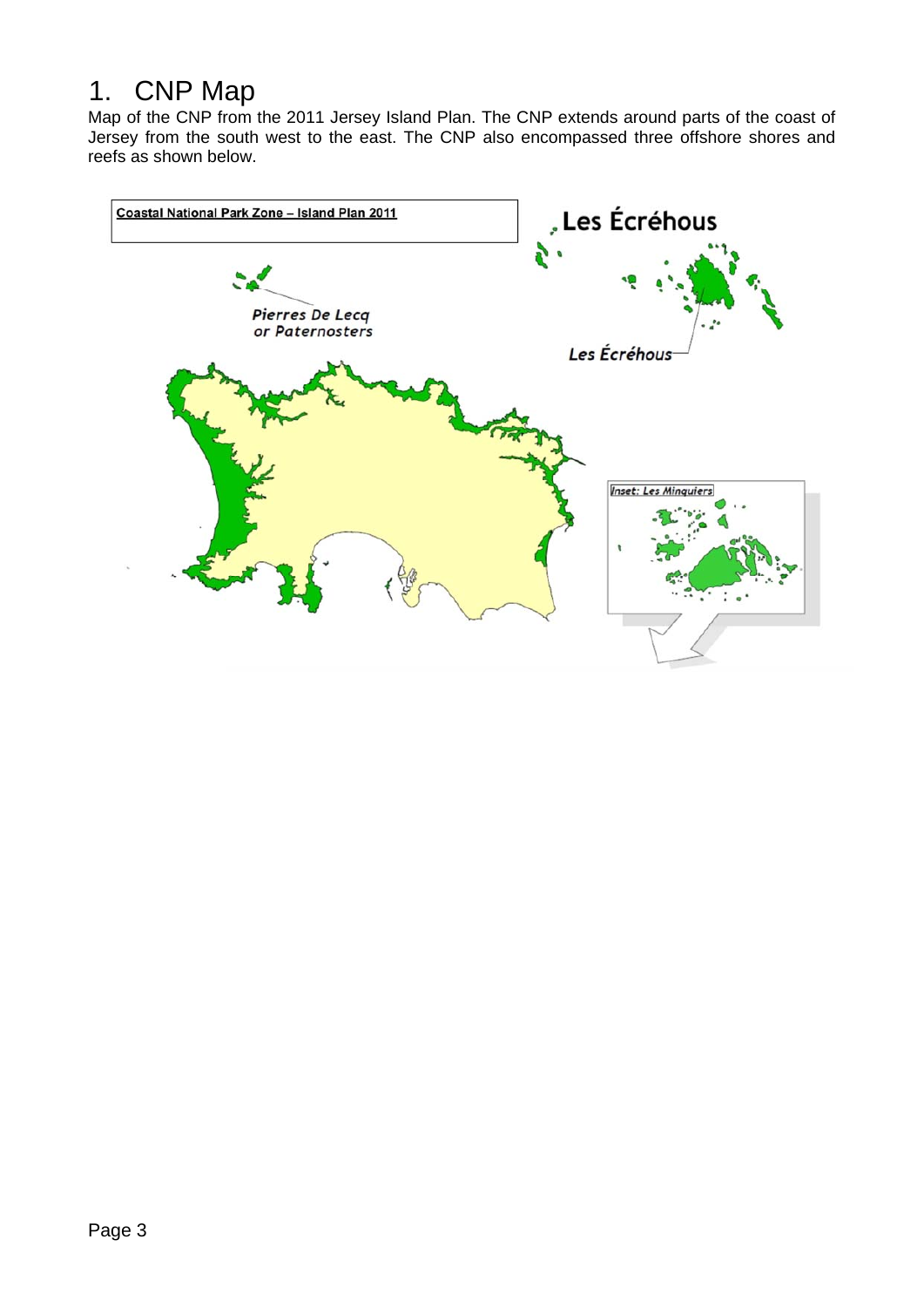# 2. CNP Infographic

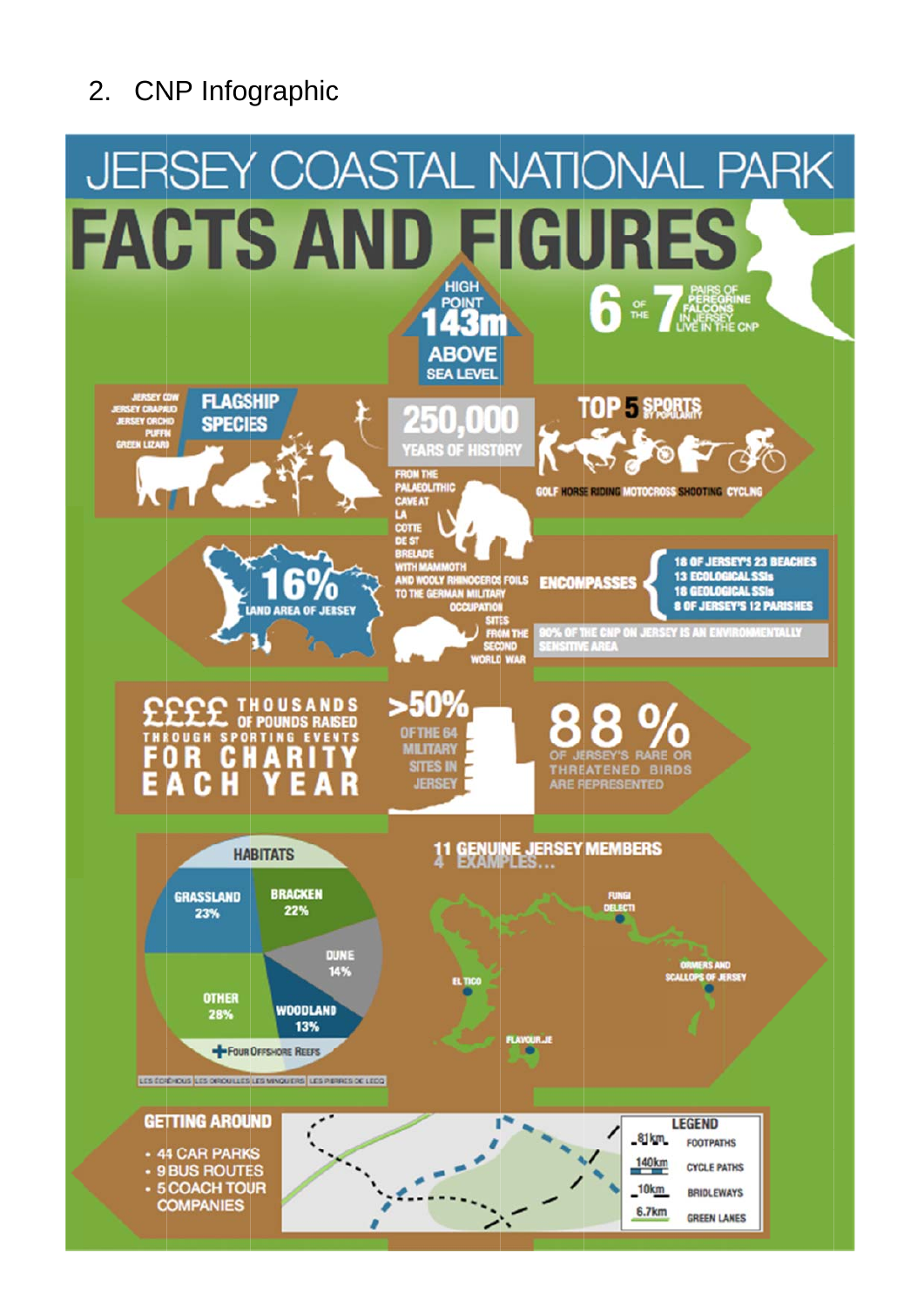| <b>Theme</b>                  | Fact/knowledge                                                                     | Source of<br><b>Information</b>                                                                                          | <b>Information Gathered</b>                                                                                                                                                                                                                                                                                                                                                                                                                                                                                                                                                                                                                                                                      | $0 = No$ info<br>$1 = \ln$ progress<br>$2 =$ Info gathered |
|-------------------------------|------------------------------------------------------------------------------------|--------------------------------------------------------------------------------------------------------------------------|--------------------------------------------------------------------------------------------------------------------------------------------------------------------------------------------------------------------------------------------------------------------------------------------------------------------------------------------------------------------------------------------------------------------------------------------------------------------------------------------------------------------------------------------------------------------------------------------------------------------------------------------------------------------------------------------------|------------------------------------------------------------|
| Physical<br><b>Dimensions</b> | Area<br>total<br>area on Jersey's main<br>island<br>area on offshore reefs         | States of Jersey [0],<br>Dept Environment                                                                                | The total land that the CNP encompasses is not<br>quantifiable because of the nature of tides over the<br>shores and reefs. However, it is possible to say that<br>the CNP occupies 19.31 km <sup>2</sup> of Jersey's main<br>island.<br>The four offshore reefs are called: Les Écréhous,<br>Les Dirouilles, Les Minquiers and Les Pierres de<br>Lecq (the Paternosters).                                                                                                                                                                                                                                                                                                                       | 2                                                          |
|                               | Fractional area of Jersey<br>in the CNP                                            | States of Jersey SU<br>$[1]$                                                                                             | The land area of Jersey is 119.6km <sup>2.</sup><br>Using this, in conjunction with the total area of the<br>CNP, the CNP occupies 16% of the land area of<br>Jersey. The remaining land area of Jersey is<br>divided into 70% green zone and 14% built up area.                                                                                                                                                                                                                                                                                                                                                                                                                                 | 2                                                          |
|                               | Percentage of Coast in<br>the CNP                                                  | The Idea Works, Dept<br>Environment,<br>National Trust, Jersey<br>Tourism                                                | Jersey's coast is $-$ miles long[2] - need to verify<br>with the SU. The CNP coastal length is 87 km<br>(86,989 m). Hence, -% of the coast is within the<br>CNP.<br>Waiting on the Department of the Environment for<br>this information.<br>Jersey's coast, much of it in the CNP, has one of<br>the biggest tidal ranges in the world. 40ft/12m.<br>Because of the enormous tidal range, "the Island<br>nearly doubles in size each day" according to the<br>Jersey Food Festival brochure. This is a<br>contributing factor for the amount of vraic that<br>washes up on the beaches.                                                                                                         | 1                                                          |
|                               | How far the CNP<br>extends inland as a<br>straight line distance<br>from the coast | Dept Environment,<br>The Idea Works,<br>States of Jersey                                                                 | The CNP extends 1.7 miles (2.8 km) inland from<br>the coast at its further point.                                                                                                                                                                                                                                                                                                                                                                                                                                                                                                                                                                                                                | 2                                                          |
|                               | Area of land under<br>different ownership -<br>private, public, National<br>Trust? | Dept Environment,<br>The Idea Works,<br>National Trust. States<br>of Jersey SU, Jersey<br>Royal Horticultural<br>Society | <b>States of Jersey:</b> 5.1 km <sup>2</sup> (5122428.74 m <sup>2</sup> ) which<br>corresponds to 26.5% of the CNP.<br>National Trust: 1.0 km <sup>2</sup> (988435.24 m <sup>2</sup> ) which<br>corresponds to 5.1% of the CNP. The NT said they<br>were looking into getting the CNP layer for their<br>GIS software from Digimap so that they can<br>verify/improve upon this land area value.<br>What is the other 68.5% of the land? The<br>Department of the Environment is going to come<br>back with an approximate area of farmland in the<br>CNP. (In Jersey as a whole, 57% of the land is<br>used for farming according to the Jersey in Figures<br>document produced by the States.) | 1                                                          |
|                               | Which parishes contain<br>the CNP?                                                 | Dept Environment                                                                                                         | The CNP covers 8 of the 12 parishes. They are:<br>St Brelade, St Peter, St Ouen, St Mary, St John,<br>Trinity, St Martin and Grouville.                                                                                                                                                                                                                                                                                                                                                                                                                                                                                                                                                          | 2                                                          |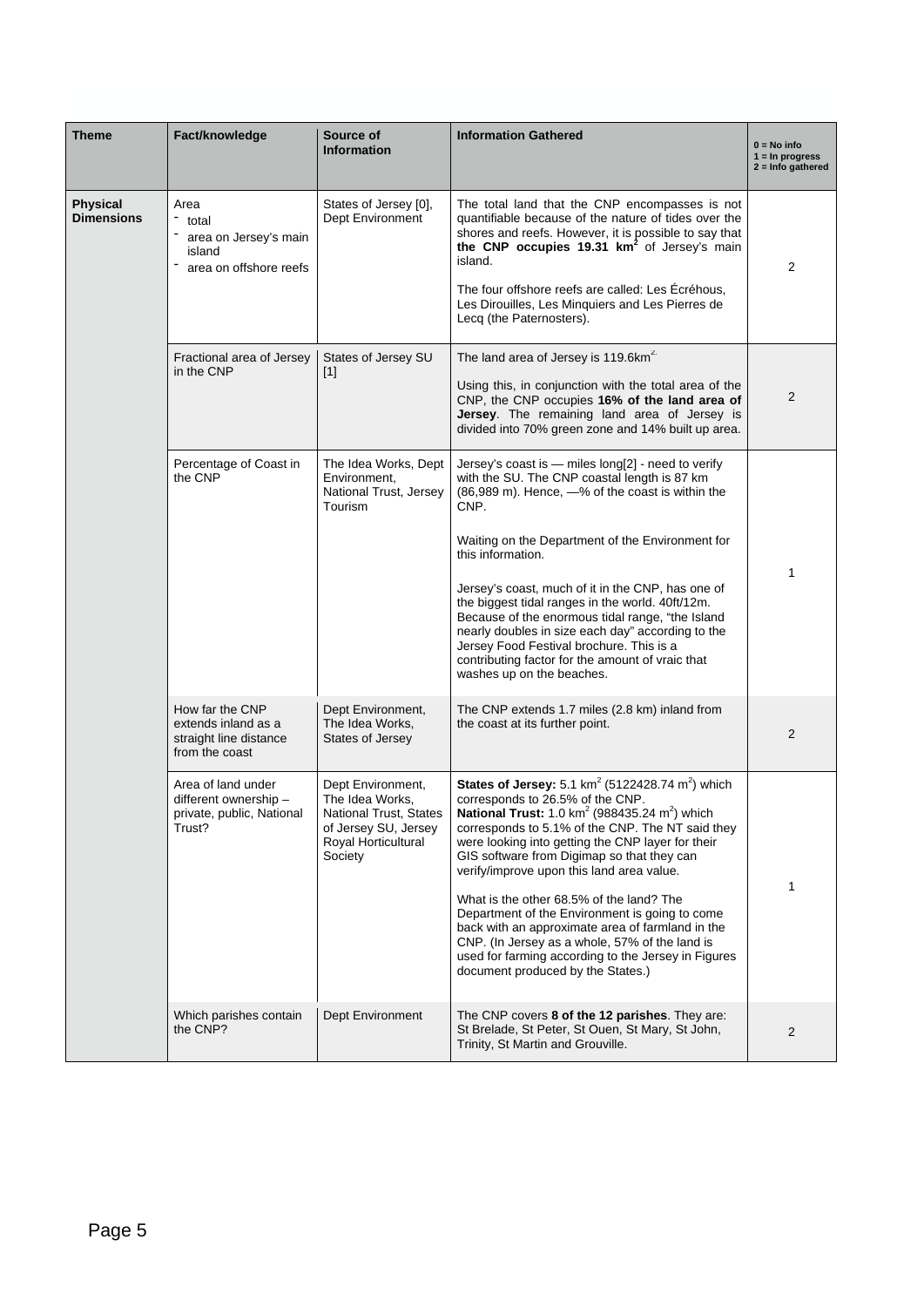| <b>Theme</b>                         | Fact/knowledge                                                                    | Source of<br><b>Information</b>                                                                                                    | <b>Information Gathered</b>                                                                                                                                                                                                                                                                                                                                                                                                                                                                                                                                                                                                                                                                                                                                                                                                                                                                                               | $0 = No$ info<br>$1 = \ln$ progress<br>$2 =$ Info gathered |
|--------------------------------------|-----------------------------------------------------------------------------------|------------------------------------------------------------------------------------------------------------------------------------|---------------------------------------------------------------------------------------------------------------------------------------------------------------------------------------------------------------------------------------------------------------------------------------------------------------------------------------------------------------------------------------------------------------------------------------------------------------------------------------------------------------------------------------------------------------------------------------------------------------------------------------------------------------------------------------------------------------------------------------------------------------------------------------------------------------------------------------------------------------------------------------------------------------------------|------------------------------------------------------------|
| <b>Natural</b><br><b>Environment</b> | Habitat types captured<br>within the CNP<br>list of<br>proportion of each<br>type | National Trust.<br>Durrell, Dept<br>Environment, Jersey<br><b>Biodiversity Centre</b>                                              | Habitat types on Jersey: Heathland, gorseland,<br>sand dunes, reed-beds, forest, meadow, marsh,<br>pond, reservoir, gardens, coastline, woods,<br>beaches, bays, farmland, wetlands, offshore reefs<br>and islands.<br>The total length of hedgerows in the CNP will be<br>calculated by the Department of the Environment<br>using their GIS software.<br>Habitats in the CNP which have extractable GIS<br>information:<br>Coastal grassland<br>Coastal heathland<br>Arable land<br>Woodland<br>Dune<br>Urban development<br>From information about the ESAs which make up<br>90% of the land area of the park, we can make the<br>following assertions: Around a quarter of the CNP<br>is grassland, a fifth is bracken. One seventh is<br>dune and another seventh woodland. Amenity<br>grassland, scrub, heathland and other habitats<br>make up the remainder. For more information,<br>see: "Habitats in the CNP". | 1                                                          |
|                                      | Topology                                                                          | States of Jersey,<br><b>SRTM</b>                                                                                                   | Generally increasing height from south to north.<br>Cliffs along the north coast. Deep sided valleys<br>running north to south of the island. Flat farmland<br>inland. Wide open beach to the east with undulating<br>sand dunes. Rocky headlands in the south west.<br>The CNP includes Jersey's highest point - Les<br>Platons - with a height of 143m above sea-level[2].<br>The CNP is bounded by the high tide mark along<br>the coast.                                                                                                                                                                                                                                                                                                                                                                                                                                                                              | 2                                                          |
|                                      | Geology                                                                           | Dept Environment,<br>States of Jersey,<br>Jersey Tourism,<br>SRTM, National<br>Trust, Jersey Royal<br><b>Horticultural Society</b> | South west is almost entirely granite. This hard<br>igneous rock has been used for building material<br>for everything from castles to farmhouses to walling<br>along island lanes.<br>The soil is usually acidic, except where sea sand<br>has blown onto it and laid down with crushed shells<br>to provided a more basic soil.<br>Dept Environment has a colour coded map of the<br>different rock types in Jersey. See: "Geology Map".<br>This has a legend with the different rock types<br>which are present in Jersey.                                                                                                                                                                                                                                                                                                                                                                                             | 2                                                          |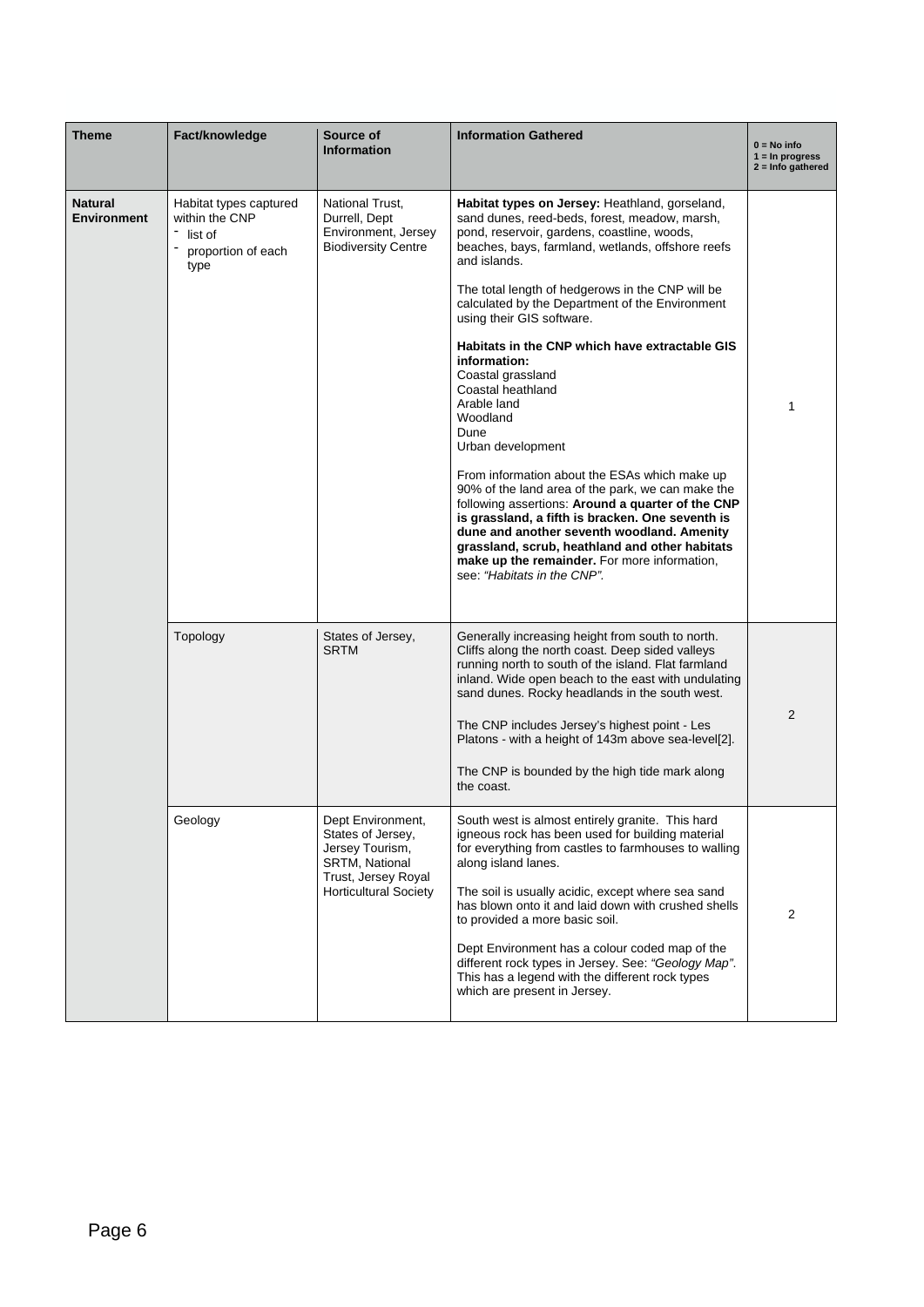| <b>Theme</b> | Fact/knowledge                                                                                                                                                                                          | Source of<br><b>Information</b>                                                                                         | <b>Information Gathered</b>                                                                                                                                                                                                                                                                                                                                                                                                                                                                                                                                                                                                                                                                                                       | $0 = No$ info<br>$1 = \ln$ progress<br>$2 =$ Info gathered |
|--------------|---------------------------------------------------------------------------------------------------------------------------------------------------------------------------------------------------------|-------------------------------------------------------------------------------------------------------------------------|-----------------------------------------------------------------------------------------------------------------------------------------------------------------------------------------------------------------------------------------------------------------------------------------------------------------------------------------------------------------------------------------------------------------------------------------------------------------------------------------------------------------------------------------------------------------------------------------------------------------------------------------------------------------------------------------------------------------------------------|------------------------------------------------------------|
|              | Key natural features and<br>important sites<br>numbers of visitors<br>why they are<br>important<br>special<br>features/information                                                                      | National Trust, Durrell                                                                                                 | Rockpools which are "teeming with weird and<br>wonderful sea creatures" according to the NT<br>website.<br>Remnants from the Pleistocene era (2,500,000 to<br>12,000 BC) can be found in the form of peat and<br>petrified woodland off St Ouen's Bay. This dates<br>back to a time when the island was a peninsula.<br>(N.B. These remnants are not inside the CNP, but<br>very near to it.)<br>La Cotte de St Brelade cave is a Palaeolithic site<br>where bones of mammoths and woolly rhinos have<br>been discovered. See: "Historic Environment<br>Theme for more information."<br>There are no surveys or records for the numbers of<br>visitors to these natural sites.<br>The Forgotten Forest (Val de La Mare) Arboretum | $\overline{2}$                                             |
|              | Flagship species for the<br><b>CNP</b><br>list them                                                                                                                                                     | Durrell, RSPB,<br>National Trust, Jersey<br><b>Biodiversity Centre,</b><br>Jersey Royal<br><b>Horticultural Society</b> | Jersey Cows.<br>Jersey Orchid.<br>Jersey 'Crapaud' - toad.<br>Green Lizard.<br>Puffin.<br>If tourists, enthusiastic individuals or experts visiting<br>the CNP would like to know more about the species<br>in the CNP in greater depth then they can contact<br>Nick Aubin of the Jersey Biodiversity Centre at<br>Society Jersiaise where they can access archives<br>of information about many species in the CNP.                                                                                                                                                                                                                                                                                                             | $\overline{2}$                                             |
|              | Seasonal highlights: a<br>natural calendar of<br>changes through the<br>year e.g. Jan is best for<br>migrating seabirds. May<br>to July for Orchids.<br>which species<br>which dates<br>which locations | Durrell, National Trust                                                                                                 | See: "Natural Calendar".                                                                                                                                                                                                                                                                                                                                                                                                                                                                                                                                                                                                                                                                                                          | $\overline{2}$                                             |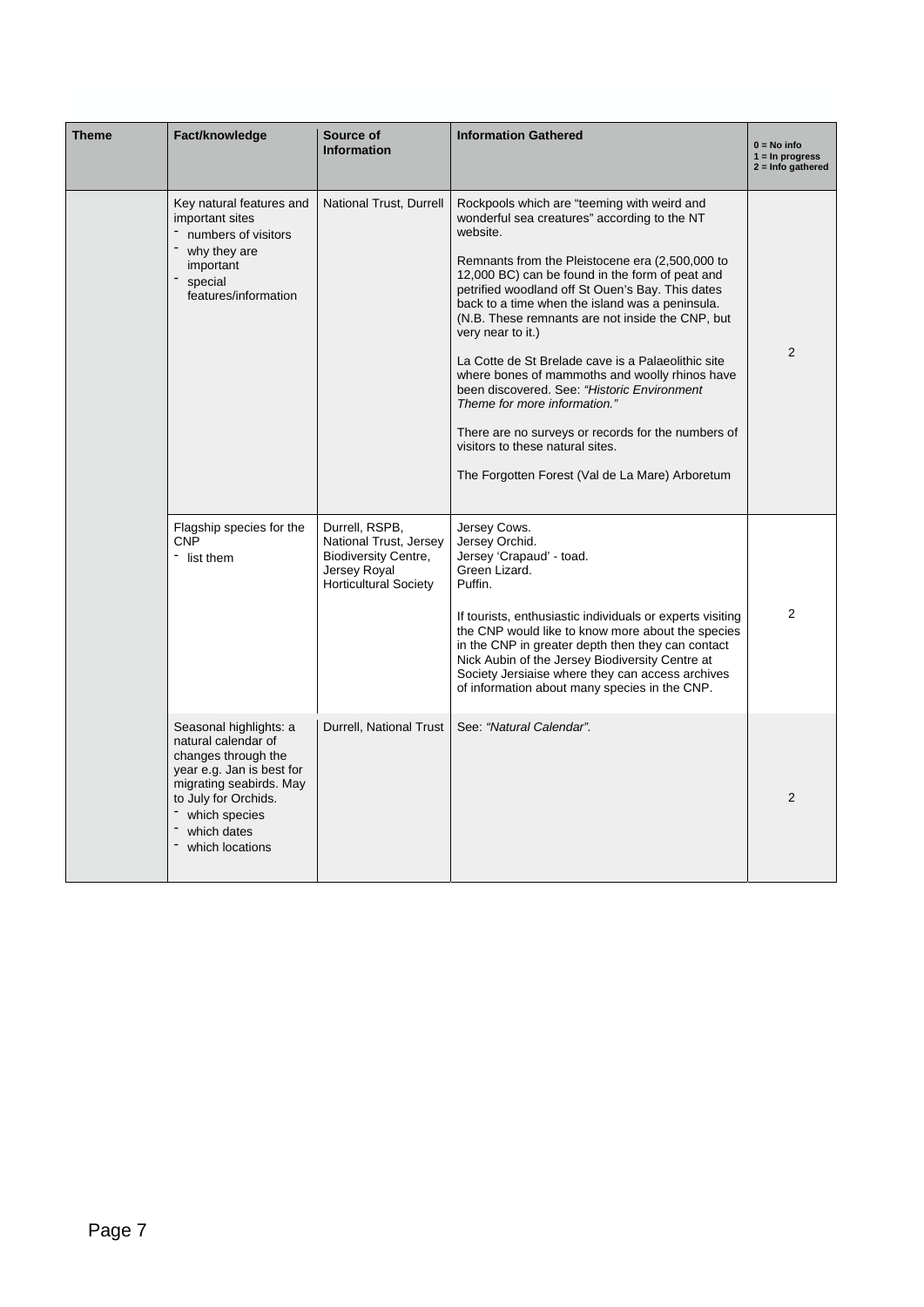| <b>Theme</b> | Fact/knowledge                            | Source of<br><b>Information</b>                                    | <b>Information Gathered</b>                                                                                                                                                                                                                                                                                                                                                                                                                                                                                                                                                                                                                                                                                               | $0 = No$ info<br>$1 = \ln$ progress<br>$2 =$ Info gathered |
|--------------|-------------------------------------------|--------------------------------------------------------------------|---------------------------------------------------------------------------------------------------------------------------------------------------------------------------------------------------------------------------------------------------------------------------------------------------------------------------------------------------------------------------------------------------------------------------------------------------------------------------------------------------------------------------------------------------------------------------------------------------------------------------------------------------------------------------------------------------------------------------|------------------------------------------------------------|
|              | <b>Sites of Scientific</b>                | Jersey Heritage,                                                   | See: "SSIs".                                                                                                                                                                                                                                                                                                                                                                                                                                                                                                                                                                                                                                                                                                              |                                                            |
|              | Interest (SSIs)<br>importance             | Jersey Tourism, Dept<br>Environment                                | There are a total of 31 SSIs in the CNP.                                                                                                                                                                                                                                                                                                                                                                                                                                                                                                                                                                                                                                                                                  |                                                            |
|              | age<br>visitors                           |                                                                    | In the CNP there are 13 ecological SSIs occupying<br>a total area of 4.3 $km^2$ . There are also 18 geological<br>SSIs at least partially in the CNP.                                                                                                                                                                                                                                                                                                                                                                                                                                                                                                                                                                     |                                                            |
|              |                                           |                                                                    | Both Jersey Heritage and the Department of the<br>Environment have these mapped on their<br>respective GIS systems.                                                                                                                                                                                                                                                                                                                                                                                                                                                                                                                                                                                                       | 2                                                          |
|              |                                           |                                                                    | There are other qualities of SSIs too: zoological,<br>botanical, archeological, historical and architectural.<br>The 31 above also have some of these qualities.                                                                                                                                                                                                                                                                                                                                                                                                                                                                                                                                                          |                                                            |
|              |                                           |                                                                    | Online world database on protected areas<br>http://www.protectedplanet.net/sites/La_Landes_Du<br>Ouest_Ecological_Site_Of_Special_Interest<br>Can download GIS data of the area of SSIs.                                                                                                                                                                                                                                                                                                                                                                                                                                                                                                                                  |                                                            |
|              | Environmentally<br><b>Sensitive Areas</b> | Dept Environment                                                   | There are 7 at least partially in the CNP. These are:<br>Les Landes - 124.94 Ha<br>North Coast - 484.26 Ha<br>Rozel - 127.46 Ha<br>(Parts of) Grouville - approx. half of 77.61 Ha<br>Noirmont - Portelet - 145.29 Ha<br>South West Coast - 164.92 Ha<br>St Ouen's Bay - 649.63 Ha<br>So the total land area of the ESAs in the CNP is<br>about 17.36 km <sup>2</sup> . In other words, the <b>ESAs cover</b><br>90% of the park.                                                                                                                                                                                                                                                                                         | 2                                                          |
|              | <b>Seabird Protection Site</b>            | Dept Environment,<br>Durrell, Jersey<br><b>Biodiversity Centre</b> | There are two sites: one at Plémont Headland<br>and one at Les Ecréhous. The former extends<br>approximately 2 km along the north coast of Jersey.<br>They are mapped in the Department of the<br>Environment's GIS system. Information about both<br>of these protection sites, including their codes of<br>conduct can be found in: "Plemont Seabird<br>Protection Zone" and "Ecrehous Seabird Protection<br>Zone".<br>These sites protect the seabird populations during<br>the breeding season from March to July. The<br>Plémont Headland site is aimed at protecting<br>puffins and other seasbird such as razor bills and<br>fulmars while the site at Les Ecréhous is more<br>concerned with the tern population. | 2                                                          |
|              | <b>Ramsar Sites</b><br>total area         | States of Jersey,<br>RMA, Dept<br>Environment                      | Les Ecréhous and Les Dirouilles consists of two<br>reefs which form an extensive shoal area<br>approximately 11 km long and 4 km wide[3].<br>Les Minquiers Reefs extensive shoal area<br>approximately 16km long and 11km wide[4].<br>The dimensions of Les Pierres de Lecq (the<br>Paternosters) are unknown.                                                                                                                                                                                                                                                                                                                                                                                                            | $\overline{2}$                                             |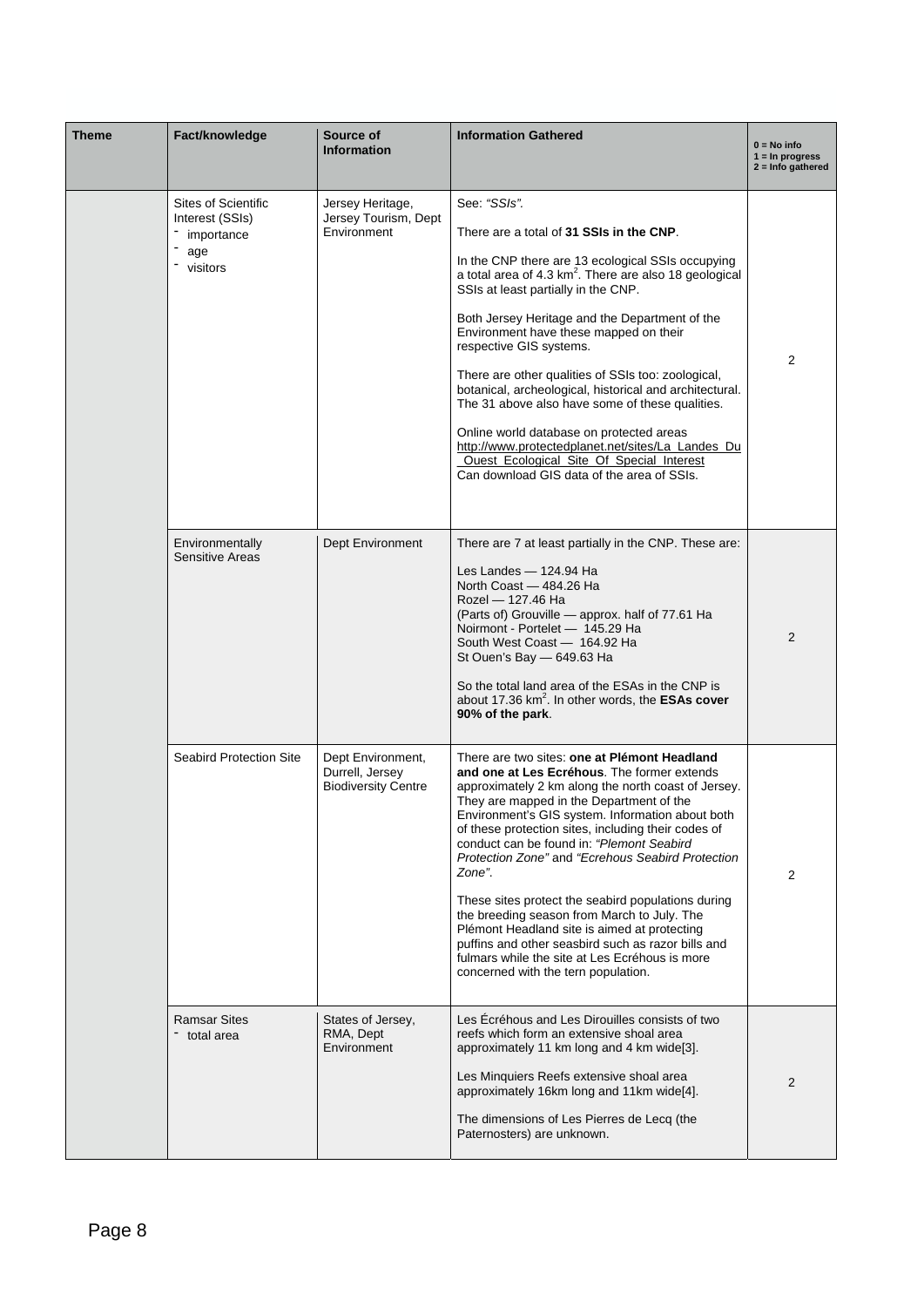| <b>Theme</b> | Fact/knowledge                                                                                                 | Source of<br><b>Information</b>                      | <b>Information Gathered</b>                                                                                                                                                                                                                                                                                                                                                                                                                                                                                                                                                                                                                                                                                                                                                                                                                                                                                                                                                                                                     | $0 = No$ info<br>$1 = \ln$ progress<br>$2 =$ Info gathered |
|--------------|----------------------------------------------------------------------------------------------------------------|------------------------------------------------------|---------------------------------------------------------------------------------------------------------------------------------------------------------------------------------------------------------------------------------------------------------------------------------------------------------------------------------------------------------------------------------------------------------------------------------------------------------------------------------------------------------------------------------------------------------------------------------------------------------------------------------------------------------------------------------------------------------------------------------------------------------------------------------------------------------------------------------------------------------------------------------------------------------------------------------------------------------------------------------------------------------------------------------|------------------------------------------------------------|
|              | <b>Wetland Centre</b><br>- number of species                                                                   | National Trust, Jersey<br><b>Biodiversity Centre</b> | Named "St Ouen's Pond" on Google Maps.<br>According to the National Trust for Jersey, St<br>Ouen's Pond is the largest area of freshwater<br>wetland habitat in Jersey (and in the CNP).<br>Sitings and recordings of the biodiversity are stored<br>in Jersey Biodiversity Centre's digital database - a<br>GIS-style system.<br>There have been 562 different species recorded<br>in the centre so far. These are categorised as<br>follows:<br><b>Recorded in the Wetland Centre:</b><br>6 species of algae<br>162 species of birds<br>6 species of fungi<br>186 species of insects<br>1 mammal<br>1 mollusc<br>200 species of plants                                                                                                                                                                                                                                                                                                                                                                                        | 2                                                          |
|              | <b>Reservoirs</b><br>locations<br>- size                                                                       | DIY, Digimap                                         | From Google Maps and the Digimap, there is one<br>reservoir located in the CNP; Val de la Mare<br>$(0.9387 \text{ M m}^3 \text{ capacity}[5])$ . The desalination plant<br>is also located in the CNP.                                                                                                                                                                                                                                                                                                                                                                                                                                                                                                                                                                                                                                                                                                                                                                                                                          | 2                                                          |
|              | Proportion of Jersey's<br>rare/threatened species<br>represented in CNP -<br>importance of CNP for<br>wildlife | Durrell, Jersey<br><b>Biodiversity Centre</b>        | Not possible according to Nick Aubin at Jersey<br>Biodiversity Centre who says that more needs to be<br>done to discover what species are on the island.<br>Only then can we assess how many of these are in<br>the CNP.<br>There are 199 types of birds in Jersey. This<br>includes 83 which are listed in the Conservation<br>Status in the red or amber categories for Jersey<br>birds (2011).<br>In the CNP there are 150 types of birds. 73 of these<br>are in the red or amber category.<br>This means that three quarters of the birds on<br>Jersey are represented in the CNP. 88% of the<br>rare/threatened species of birds in Jersey are<br>represented in the CNP.<br>Note: The species of birds in the Wetland centre<br>appears to contradict the species in the CNP.<br>However, the former is the total number ever<br>recorded at that site through history. The list here is<br>for birds which are present in the CNP at present.<br>See: "Jersey Birds in National Park" for the<br>complete list of birds. | 2                                                          |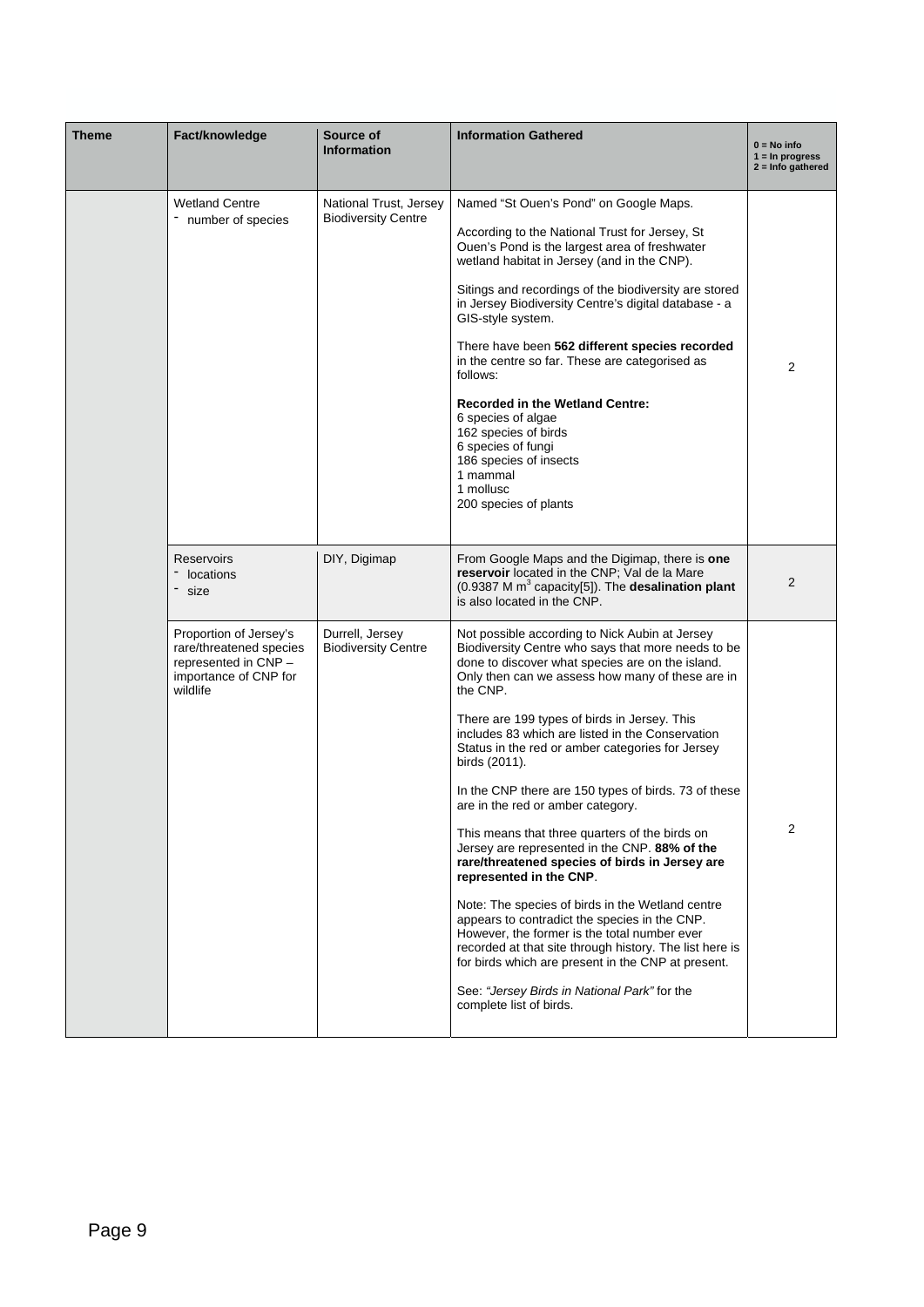| Theme                                 | Fact/knowledge                                                                                                                                     | Source of<br><b>Information</b>                                                             | <b>Information Gathered</b>                                                                                                                                                                                                                                                                                                                                                                                                                                                                                                                                                                                                                                                                                                                                                                                                                                                                                                                                                                                                                                                                                                                                                                                                                               | $0 = No$ info<br>$1 = \ln$ progress<br>$2 =$ Info gathered |
|---------------------------------------|----------------------------------------------------------------------------------------------------------------------------------------------------|---------------------------------------------------------------------------------------------|-----------------------------------------------------------------------------------------------------------------------------------------------------------------------------------------------------------------------------------------------------------------------------------------------------------------------------------------------------------------------------------------------------------------------------------------------------------------------------------------------------------------------------------------------------------------------------------------------------------------------------------------------------------------------------------------------------------------------------------------------------------------------------------------------------------------------------------------------------------------------------------------------------------------------------------------------------------------------------------------------------------------------------------------------------------------------------------------------------------------------------------------------------------------------------------------------------------------------------------------------------------|------------------------------------------------------------|
|                                       | Conservation projects<br>within the CNP                                                                                                            | Durrell, National<br>Trust, birdsontheedge<br>website, Jersey<br><b>Biodiversity Centre</b> | <b>Birdsontheedge Programmes:</b><br>Biodiversity friendly farming.<br>Choughs are captivity bred in Durrell and are in the<br>process of being reintroduced to the wild. Sheep<br>grazing. Bracken management.<br>Birds On The Edge Farmland Scheme and habitat<br>restoration scheme by hedge planting in<br>collaboration with Durrell, the States and the<br><b>National Trust.</b><br>In 2008, 20 grazing Manx loaghtan sheep were<br>introduced to the north coast in collaboration with<br>the National Trust.<br>Joint effort from the Department of<br><b>Environment's Natural Environment Team,</b><br><b>National Trust, Contractors, Jersey Probation</b><br><b>Services and Jersey Conservation Volunteers:</b><br>Restoring coastal land. Specifically, control bracken<br>coverage to restore native coastal grasslands and<br>heathland vegetation and thereby restore coastal<br>bird and other animal populations.<br>Public in collaboration with Durrell, States and<br><b>National Trust:</b><br>Monitoring Jersey's birds. To provide data on<br>conservation planning and to feedback on the<br>outcomes of conservation and development<br>projects.<br>Jersey Amphibian and Reptile Group:<br>Lizard protection and monitoring. | 2                                                          |
| <b>Historic</b><br><b>Environment</b> | Location and key<br>information on all<br>landmarks (excl pre-<br>historic & fortifications)<br>including listed<br>buildings<br>also, lighthouses | The Idea Works,<br>Jersey Heritage, Dept<br>Environment, Dept<br>Planning                   | See: "CNP Major Heritage Sites" for the complete<br>list of all 87 Major Heritage Sites in the CNP. These<br>include the fortifications and castles.<br>Approximately 20% of the archeological sites<br>on Jersey are located inside the CNP. There are<br>around 100 listed archeological sites on the island.<br>There are around 15 listed maritime sites on<br>Jersey. A third of these are in the CNP. These<br>include historic harbours and piers.<br>There are 4 lighthouses in the CNP:<br>- Corbière<br>Sorel Point<br>Grosnez<br>St Catherine's Breakwater (2)<br>3 Harbours:<br>Bonne Nuit, St Catherine's and Gorey Harbour<br>Jersey Footpath Guide in South West:<br>Victorian Pathway<br><b>Gun Power Magazine</b><br><b>Desalination Plant</b><br><b>Weather Radar Station</b><br>Old Signal Point<br>La Grosse Tete<br>La Cotte Battery                                                                                                                                                                                                                                                                                                                                                                                                 | 2                                                          |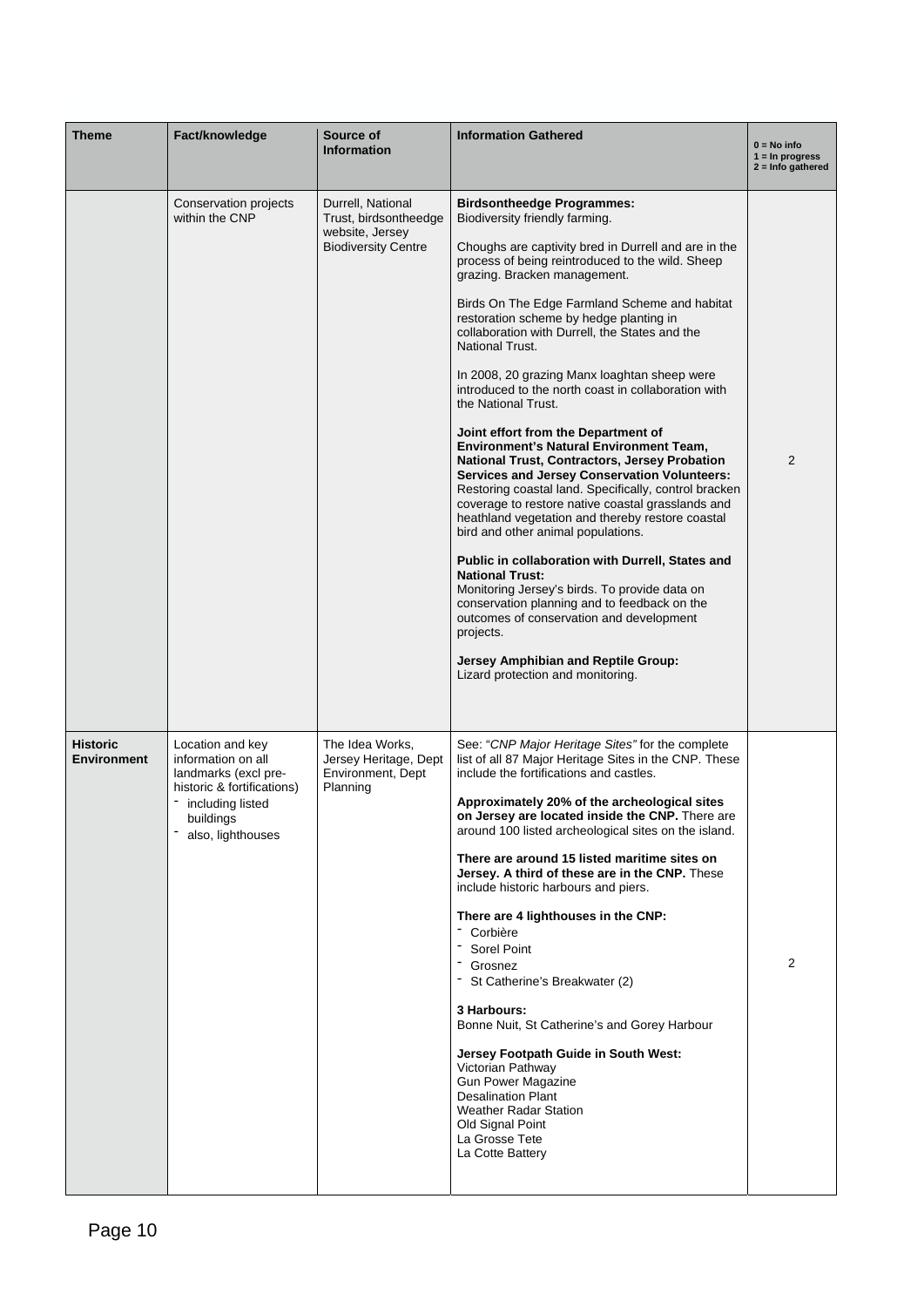| <b>Theme</b> | Fact/knowledge                                                                  | Source of<br><b>Information</b>                                            | <b>Information Gathered</b>                                                                                                                                                                                                                                                                                                                                                                                                                                                                                                                                                                                                                                                                                                                                                                                                                                                                                         | $0 = No$ info<br>$1 = \ln$ progress<br>$2 =$ Info gathered |
|--------------|---------------------------------------------------------------------------------|----------------------------------------------------------------------------|---------------------------------------------------------------------------------------------------------------------------------------------------------------------------------------------------------------------------------------------------------------------------------------------------------------------------------------------------------------------------------------------------------------------------------------------------------------------------------------------------------------------------------------------------------------------------------------------------------------------------------------------------------------------------------------------------------------------------------------------------------------------------------------------------------------------------------------------------------------------------------------------------------------------|------------------------------------------------------------|
|              | Fortifications & castles<br>numbers and<br>locations                            | Jersey Heritage,<br>National Trust, The<br>Idea Works, Dept<br>Environment | The details (including parish and address) can be<br>found within the list of "CNP Major Heritage Sites"<br>from Jersey Heritage.                                                                                                                                                                                                                                                                                                                                                                                                                                                                                                                                                                                                                                                                                                                                                                                   |                                                            |
|              |                                                                                 |                                                                            | Over 50% of the 64 military sites on Jersey are<br>located inside the CNP. Military sites refers to<br>castles, towers and forts.                                                                                                                                                                                                                                                                                                                                                                                                                                                                                                                                                                                                                                                                                                                                                                                   |                                                            |
|              |                                                                                 |                                                                            | There are around 117 listed German occupation<br>sites. Approximately 20% of these are located<br>inside the CNP.                                                                                                                                                                                                                                                                                                                                                                                                                                                                                                                                                                                                                                                                                                                                                                                                   |                                                            |
|              |                                                                                 |                                                                            | From the Jersey Tourism Maps:<br><b>Elizabeth Castle</b><br>St Aubin Fort (Tudor)<br>Ile au Guerdain (Janvrin's Tomb) in Portelet Bay<br>C.I.O.S. German Command Bunker in South West<br><b>German Observation Towers</b><br>Grosnez Castle Ruins in North West<br>Mount Orgueil Castle<br><b>Victoria Tower</b><br>Forts/castles which can be hired from Jersey<br>Heritage:<br>L'Etacquerel Fort<br>Lewis Tower<br><b>Archirondel Tower</b><br>La Tour Carree                                                                                                                                                                                                                                                                                                                                                                                                                                                     | 2                                                          |
|              | Museums in the CNP<br>revenue<br>numbers of<br>tourists/locals                  | Jersey Heritage,<br>Jersey Tourism                                         | One museum in the CNP - the Military Museum in<br>the north west.                                                                                                                                                                                                                                                                                                                                                                                                                                                                                                                                                                                                                                                                                                                                                                                                                                                   | 2                                                          |
|              | Pre-historic landmarks<br>(non-human)<br>locations<br>descriptions<br>ages used | Jersey Heritage,<br>Jersey Tourism                                         | For an interactive map of all the pre-historic<br>landmarks in Jersey see:<br>http://www.prehistoricjersey.net<br>Of those, 29 pre-historic sites are inside the<br>CNP. For details of these, see: "Pre-historic sites in<br>the CNP".<br>According to the Jersey Footpath Guide from a<br>Jersey Tourism Leaflet:<br>La Cotte de St Brelade, below Portelet SSI is a<br>Palaeolithic site (250,000 - 10,000 BC). The site<br>includes mammoth and rhinoceros bones, human<br>teeth and small pieces of a child's skull have been<br>found at La Cotte de St Brelade which date back<br>approximately 200,000 years.<br>La Sergente, on top of L'Oeillere headland at La<br>Puente was a passage grave in the Neolithic period<br>$(4850 - 3250 \text{ BC})$ .<br>The Beauport dolmen was reportedly used<br>throughout the Bronze age (2250 - 800 BC).<br>Hougue de Vinde at Noirmont is a Bronze Age<br>tumulus. | 2                                                          |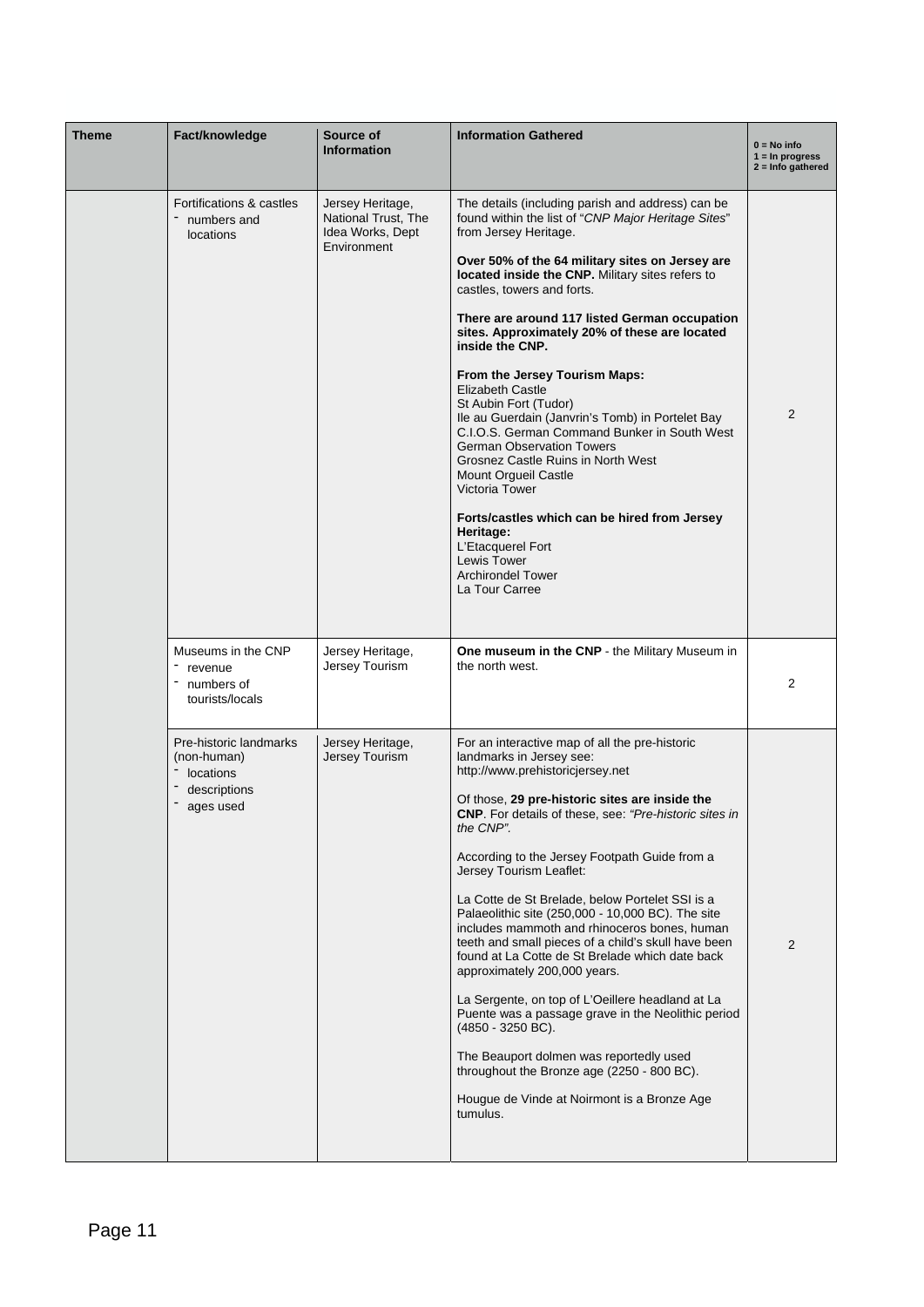| <b>Theme</b>              | Fact/knowledge                                                                          | Source of<br><b>Information</b>                                        | <b>Information Gathered</b>                                                                                                                                                                                                                                                                                                                                                                                                                                                                                                                                                                                                                                                                                                                                                                                                                                                                                                                                                                                                                                                                                                                                                                                                                                                                                                                                                                                                                                                                                                                                                                                                                                  | $0 = No$ info<br>$1 = \ln$ progress<br>$2 =$ Info gathered |
|---------------------------|-----------------------------------------------------------------------------------------|------------------------------------------------------------------------|--------------------------------------------------------------------------------------------------------------------------------------------------------------------------------------------------------------------------------------------------------------------------------------------------------------------------------------------------------------------------------------------------------------------------------------------------------------------------------------------------------------------------------------------------------------------------------------------------------------------------------------------------------------------------------------------------------------------------------------------------------------------------------------------------------------------------------------------------------------------------------------------------------------------------------------------------------------------------------------------------------------------------------------------------------------------------------------------------------------------------------------------------------------------------------------------------------------------------------------------------------------------------------------------------------------------------------------------------------------------------------------------------------------------------------------------------------------------------------------------------------------------------------------------------------------------------------------------------------------------------------------------------------------|------------------------------------------------------------|
|                           | Sites of Special Historic<br>Interest (not listed<br>above)                             | Jersey Heritage,<br>Jersey Tourism                                     | The Paternosters, a reef of rocks, has a "chilling"<br>past: the ghostly cries of victims of a shipwreck on<br>the reef in 1565 are said to warn of coming storms"<br>according to the JerseyForFree leaflet.<br>All other historical sites of interest are listed in the<br>row above.                                                                                                                                                                                                                                                                                                                                                                                                                                                                                                                                                                                                                                                                                                                                                                                                                                                                                                                                                                                                                                                                                                                                                                                                                                                                                                                                                                      | 2                                                          |
|                           | <b>Rural Heritage</b>                                                                   | Jersey Royal<br>Horticultural and<br><b>Agricultural Society</b>       | The following information has been gleaned from<br>the book Jersey's Rural Heritage: A farming way of<br>life written by Derrick Frigot. Although it was written<br>about Jersey in general, all of it is applicable to at<br>least some of the land in the CNP.<br>Jersey's south facing aspect and frost-free climate,<br>combined with its "friable" soil, makes for<br>favourable farming conditions. The soil is of such<br>good quality because the farmers have cared for it<br>by enriching it with manure and vraic from the sea.<br>There has also been a rich history of fishing too.<br>The knitting industry on the island lasted for 250<br>years which is where the term "jersey" for a knitted<br>sweater derived.<br>Farming has shaped the land we see today. For<br>example, looking back to the times when a quarter<br>of jersey was covered in apple orchards for making<br>cider, the apples required protection from the<br>elements in the form of high-banked, tree-lined<br>hedges. Many of the orchard farmers used their<br>wealth to build granite houses which are still<br>standing today. The switch from cider apples to<br>potatoes occurred in the late 18th century.<br>Previously unfarmed land could be farmed because<br>potatoes can be grown on steep sided land.<br>Many farmers share land. Because of this, a large<br>number of farmers graze their cattle on land in the<br>CNP. The Jersey Cow has been around for<br>hundreds of years. In 1866 the Jersey Herd Book<br>was created which meant improvements of the<br>breed could be made.<br>Today, 53% of the land of Jersey is tended to by<br>farmers. | $\overline{2}$                                             |
| Commercial<br><b>Uses</b> | Main agricultural uses<br>and proportion of land<br>under management for<br>agriculture | Dept Environment,<br>Digimap, Jersey<br>Royal Horticultural<br>Society | The main agricultural uses in Jersey are: Jersey<br>Royal potatoes, livestock and tomatoes. These are<br>represented in the CNP.<br>The Department of the Environment has said that<br>no one compiles information on which crops are<br>grown in each field across the whole island so<br>precise figures are not available for the land<br>ownership/management.                                                                                                                                                                                                                                                                                                                                                                                                                                                                                                                                                                                                                                                                                                                                                                                                                                                                                                                                                                                                                                                                                                                                                                                                                                                                                           | 2                                                          |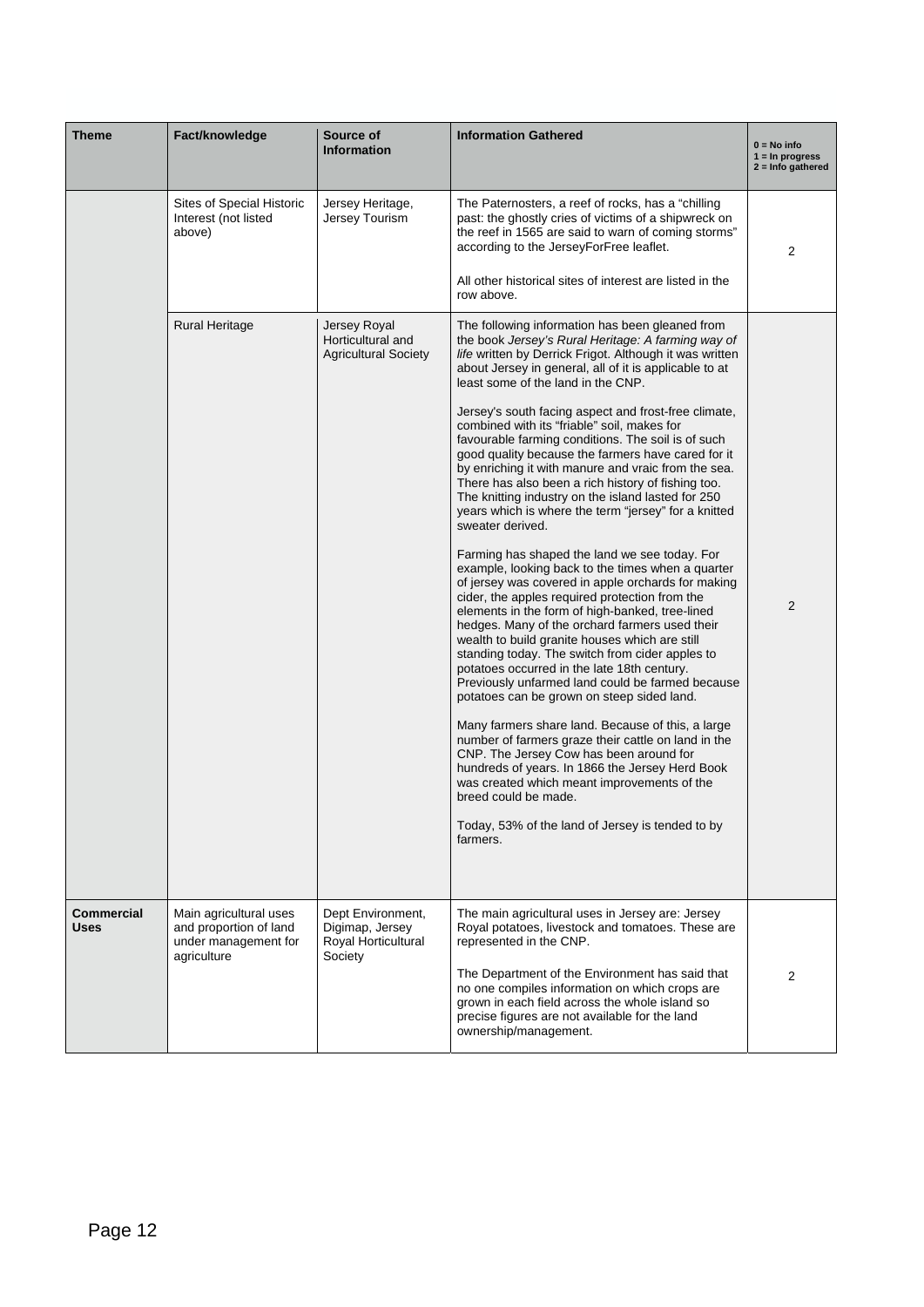| <b>Theme</b> | Fact/knowledge                                                                                | Source of<br><b>Information</b>                                                           | <b>Information Gathered</b>                                                                                                                                                                                                                                                                                                                                                                                                                                                                                                                                                                                                                                                                                                                                                                                                                                    | $0 = No$ info<br>$1 = \ln$ progress<br>$2 =$ Info gathered |
|--------------|-----------------------------------------------------------------------------------------------|-------------------------------------------------------------------------------------------|----------------------------------------------------------------------------------------------------------------------------------------------------------------------------------------------------------------------------------------------------------------------------------------------------------------------------------------------------------------------------------------------------------------------------------------------------------------------------------------------------------------------------------------------------------------------------------------------------------------------------------------------------------------------------------------------------------------------------------------------------------------------------------------------------------------------------------------------------------------|------------------------------------------------------------|
|              | Estimate of value of<br>agricultural products<br>from within CNP                              | States of Jersey SU,<br>Dept Environment,<br>Jersey Royal<br><b>Horticultural Society</b> | The agricultural value for the island as a whole are<br>available in the Jersey in Figures booklet. The<br>following figures are correct as of 2012.<br>The Gross Value Added (GVA) for agriculture is<br>£48 million across Jersey. The total area farmed is<br>6,655 hectares. Value of Export Arable Crops is<br>£28.9. The value of milk and milk products was<br>£11.9 million.<br>However, as the Department of the Environment<br>said, no one compiles information on which crops<br>are grown in each field so calculating the fraction of<br>the above values for the CNP alone is not possible.                                                                                                                                                                                                                                                     | 2                                                          |
|              | Commercial uses of<br>natural resources - e.g.<br>Ronez quarry<br>" use<br>size<br>importance | States of Jersey SU,<br>Aggregate Industries                                              | Ronez quarry, operated by Aggregates Limited, is<br>not within the CNP. Rather, the CNP boundaries at<br>that point on the north coast in St John appear to<br>be defined by the quarry area. If the CNP enforces<br>more stringent planning regulations, the extent of<br>the quarry could therefore be limited.<br>Sand and gravel mining in St Ouen's Bay. Simon<br>Sand and Gravel Ltd.<br>Jersey Pearl. North West.<br>There is the potential for far greater commercial<br>use of natural resources for renewable energy in<br>the CNP. Although tidal power would not be within<br>the CNP boundaries, hydroelectric generators,<br>solar panels and wind turbines could be.<br>No other commercial uses of the natural resources<br>in the CNP are known about, but more research<br>needs to be done as this list is not thought to be<br>exhaustive. | 1                                                          |
|              | Local produce made<br>within the CNP                                                          | Dept Environment,<br>Jersey Royal<br>Horticultural Society,<br>State of Jersey SU         | From the Jersey in Figure booklet:<br>Arable: Potatoes, milk, mil products, tomatoes,<br>Livestock: Cows and heifers, pigs, poultry, sheep,<br>goats, equines.<br>Fish: Fisheries, shellfish and aquaculture                                                                                                                                                                                                                                                                                                                                                                                                                                                                                                                                                                                                                                                   | $\overline{2}$                                             |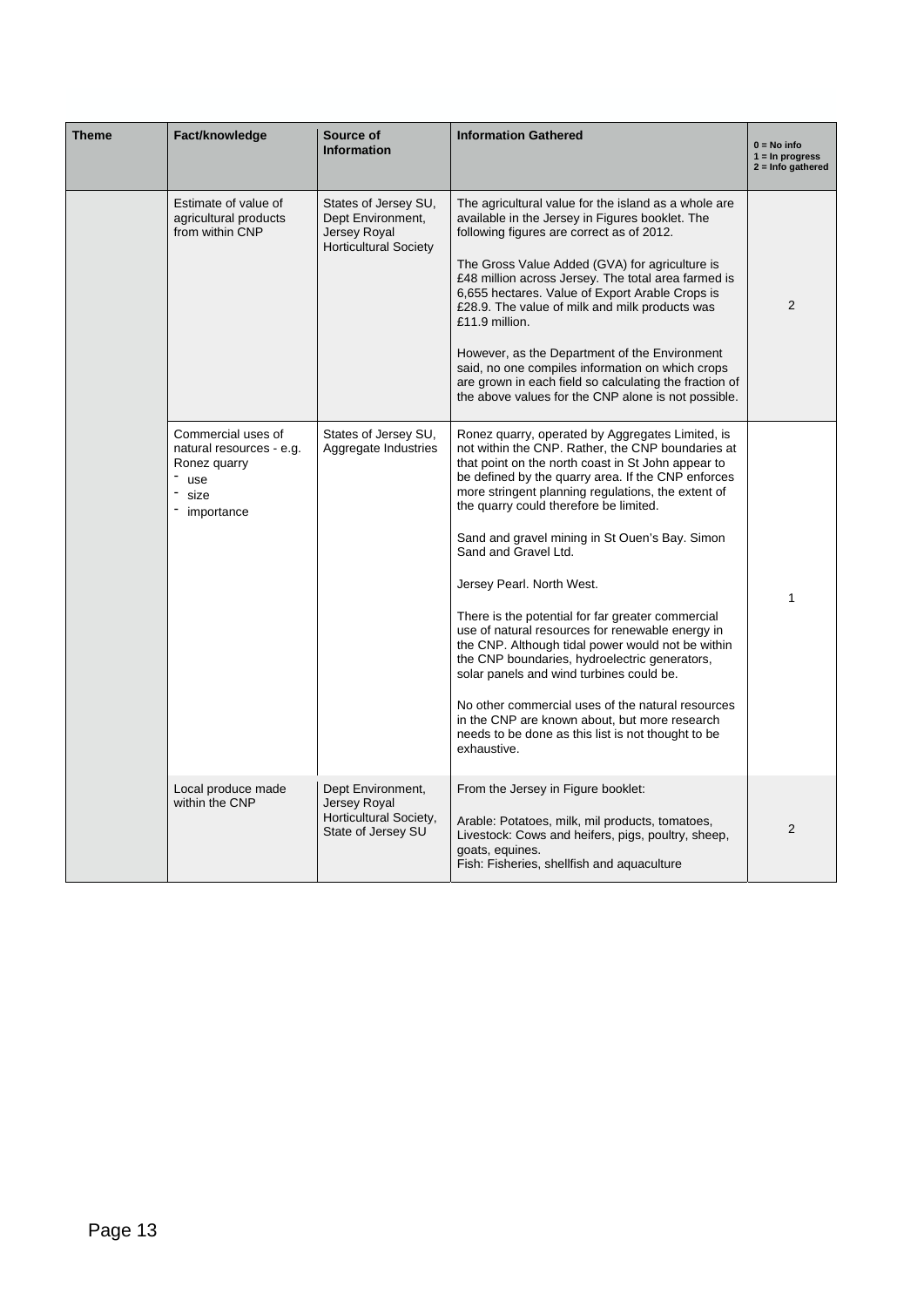| <b>Theme</b>             | Fact/knowledge                                                                               | Source of<br><b>Information</b>                               | <b>Information Gathered</b>                                                                                                                                                                                                                                                                                                                                                                                                                                                                                                                                                                                                                                                                                                                                                                                                                                                                                                      | $0 = No$ info<br>$1 = \ln$ progress<br>$2 =$ Info gathered |
|--------------------------|----------------------------------------------------------------------------------------------|---------------------------------------------------------------|----------------------------------------------------------------------------------------------------------------------------------------------------------------------------------------------------------------------------------------------------------------------------------------------------------------------------------------------------------------------------------------------------------------------------------------------------------------------------------------------------------------------------------------------------------------------------------------------------------------------------------------------------------------------------------------------------------------------------------------------------------------------------------------------------------------------------------------------------------------------------------------------------------------------------------|------------------------------------------------------------|
| Recreational<br>pursuits | Hotels, cafes, pubs and<br>restaurants, camping<br>sites within the CNP<br>number<br>revenue | Jersey Tourism, The<br>Idea Works, Local<br><b>Businesses</b> | Genuine Jersey Members in the CNP:<br>Flavour.je<br><b>Crabs Direct</b><br><b>Pallots Wonders</b><br>El Tico Beach Cantina<br>Sunshine Design<br>The Bench<br>Fungi Delecti<br>Jersey Delights Photography<br>Jersey Turbot<br>St Catherine's Sunday Market<br>Ormers and Scallops of Jersey<br>See: "Genuine Jersey Members in the CNP" for a<br>list of the Genuine Jersey Members in or near the<br><b>CNP</b><br>This is a Google map of all the Genuine Jersey<br>Members in Jersey:<br>https://mapsengine.google.com/map/embed?mid=z<br>hPTMB6895b8.kP6Ry6xMYPWs<br>Cafes in the CNP taken from:<br>http://www.jersey.co.uk/eating/<br><b>Plemont Bay</b><br>Big Vern's Diner, St Ouen's Bay<br>El Tico, St Ouen's Bay<br>Le Braye Cafe, St Ouen's Bay<br>Cafe Romany, Le Monte de Ste Marie<br>Breakwater Cafe, La Route de St Catherine<br>Cafe Poste, La Rue de la Ville es Renauds<br>Camp site:<br>Rozel Camping Park | 2                                                          |
|                          | Tearooms in the CNP                                                                          | Jersey Tourism                                                | From the teatime Jersey brochure, the following<br>recommended tearooms are in the CNP:<br>Chateau La Chaire<br><b>Plemont Bay Cafe</b>                                                                                                                                                                                                                                                                                                                                                                                                                                                                                                                                                                                                                                                                                                                                                                                          | $\overline{2}$                                             |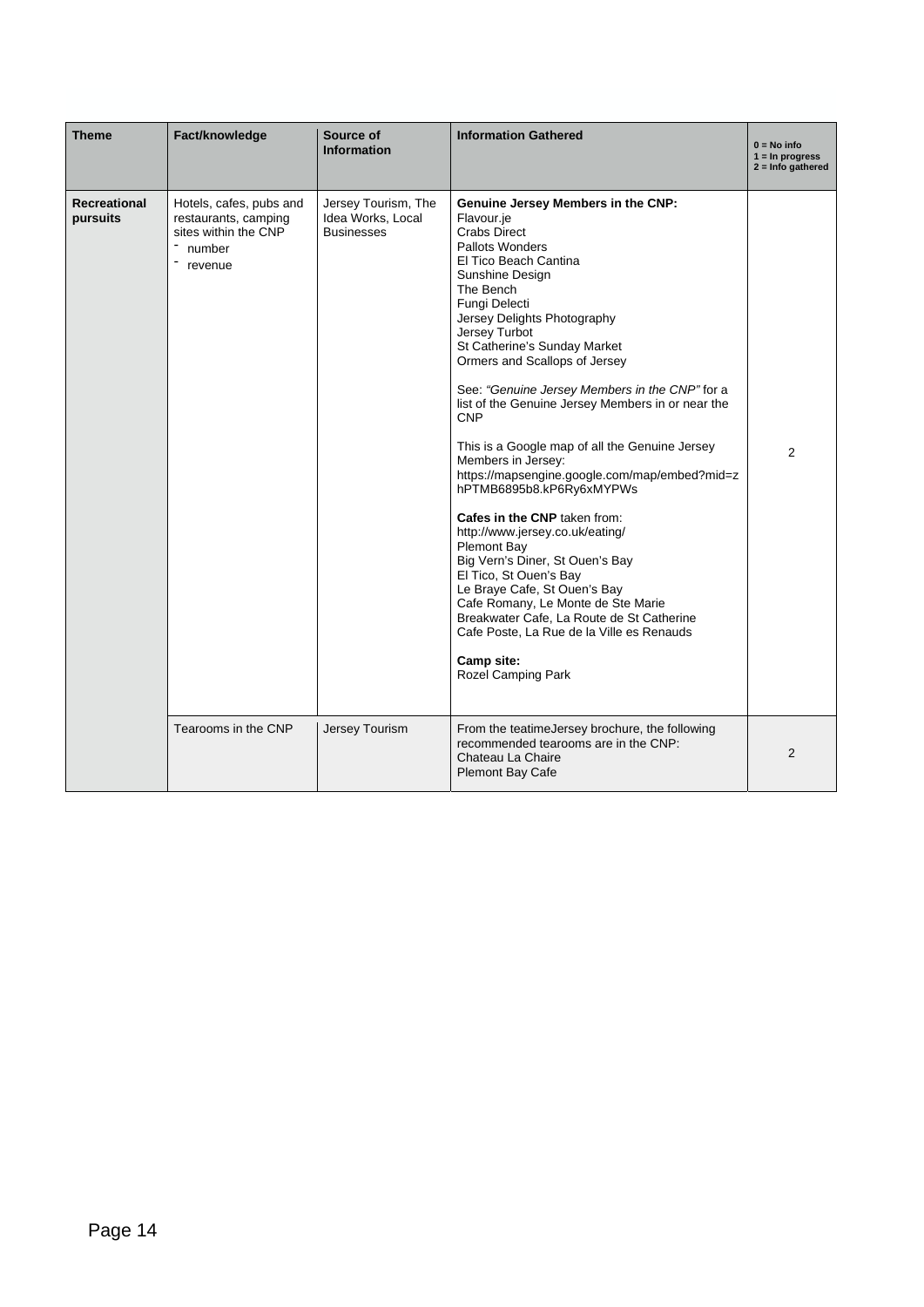| Theme | Fact/knowledge                                                                                         | Source of<br><b>Information</b>            | <b>Information Gathered</b>                                                                                                                                                                                                                                                                                                            | $0 = No$ info<br>$1 = \ln$ progress<br>$2 =$ Info gathered |  |  |  |
|-------|--------------------------------------------------------------------------------------------------------|--------------------------------------------|----------------------------------------------------------------------------------------------------------------------------------------------------------------------------------------------------------------------------------------------------------------------------------------------------------------------------------------|------------------------------------------------------------|--|--|--|
|       | Main sports that use the<br><b>CNP</b><br>clubs & societies<br>what sports in<br>particular            | Jersey Tourism, Local<br><b>Businesses</b> | Research gathered by Ken Thomson about the<br>most popular recreational activities in the CNP can<br>be found in a separate document. See: "Ken<br>Thomson Recreational Uses of CNP". A map of the<br>notable recreational spots in the CNP can be see<br>by looking at "Ken Thomson Annotated CNP Map".                               |                                                            |  |  |  |
|       |                                                                                                        |                                            | The top 5 most popular sports in the CNP are:<br>Golf, Horse Racing, Motorsport, Shooting and<br>Cycling.                                                                                                                                                                                                                              |                                                            |  |  |  |
|       |                                                                                                        |                                            | In total, there are 4100 members and guests who<br>used the golf courses at least 364 days per year.                                                                                                                                                                                                                                   |                                                            |  |  |  |
|       |                                                                                                        |                                            | Horse racing takes place 207 days per year. There<br>are a total of 2,250 members and guests.                                                                                                                                                                                                                                          |                                                            |  |  |  |
|       |                                                                                                        |                                            | In total, there are 3,350 guests and spectators and<br>635 entries for motorsports for 137 days per year.                                                                                                                                                                                                                              |                                                            |  |  |  |
|       |                                                                                                        |                                            | In total, at least 790 members use the shooting<br>ranges up to 365 days per year                                                                                                                                                                                                                                                      |                                                            |  |  |  |
|       |                                                                                                        |                                            | Club cycle members race on 30 Sundays from May<br>to September using roads in the CNP.                                                                                                                                                                                                                                                 |                                                            |  |  |  |
|       |                                                                                                        |                                            | Other (non-adventure) sports in the CNP:<br>Individual line fishing at St Ouen's Bay and the<br>reefs.<br>Geocaching.                                                                                                                                                                                                                  |                                                            |  |  |  |
|       | <b>Adventure Sports</b><br>Companies<br>name of companies<br>locations<br>what sports in<br>particular | Jersey Tourism, Local<br>Businesses, DIY   | Vertical Adrenaline Jersey - abseiling. West.                                                                                                                                                                                                                                                                                          |                                                            |  |  |  |
|       |                                                                                                        |                                            |                                                                                                                                                                                                                                                                                                                                        |                                                            |  |  |  |
|       |                                                                                                        |                                            | Laneeze Waves Surf School - surfing. West.                                                                                                                                                                                                                                                                                             |                                                            |  |  |  |
|       |                                                                                                        |                                            | Absolute Adventures - inflatable rides, coasteering,<br>blokarting, kayaking, stand up paddling, surfing,<br>cycle hire. The activity centre is just outside the<br>CNP, but it uses many sites inside the CNP.                                                                                                                        |                                                            |  |  |  |
|       |                                                                                                        |                                            | Pure Adventure - blokarting, kayaking, rock<br>climbing, cycling, coasteering, speedboating,<br>abseiling, fishing, rib trip, surfing, clay pigeon<br>shooting, paddle boarding. The company is based<br>outside the CNP, but it uses many sites inside the<br>CNP. They specifically offer rib tours to the offshore<br>RAMSAR sites. | 2                                                          |  |  |  |
|       |                                                                                                        |                                            | Kayaking Adventures - kayaking. Around the island.                                                                                                                                                                                                                                                                                     |                                                            |  |  |  |
|       |                                                                                                        |                                            | Creepy Valley Adventure Centre - zip wires,<br>swings, climbing, abseiling, archery, paintballing,<br>assault course. West. Half of the centre is inside<br>the CNP.                                                                                                                                                                   |                                                            |  |  |  |
|       |                                                                                                        |                                            | Gorey Watersports Centre - waterskiing,<br>wakeboarding, kayaking, banana-boat riding, speed<br>boating, dingy hire. East. The centre is in the CNP.                                                                                                                                                                                   |                                                            |  |  |  |
|       | Annual numbers of<br>people using the CNP<br>for sporting pursuits                                     | Jersey Tourism                             | Not known. JT has not conducted any surveys of<br>the CNP or the activities within the CNP alone. A<br>survey would be required if this information was<br>needed.                                                                                                                                                                     | 2                                                          |  |  |  |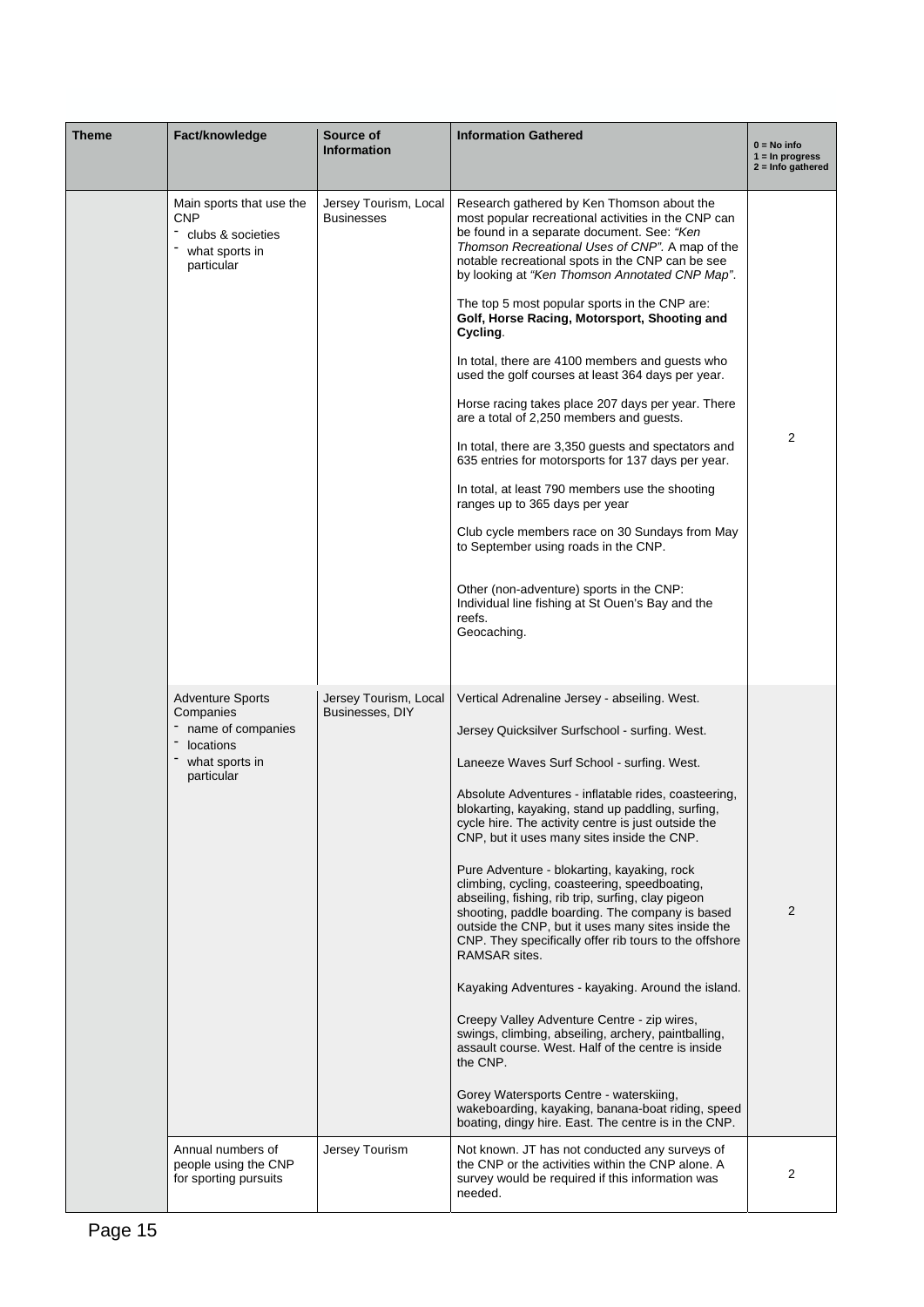| <b>Theme</b> | Fact/knowledge                                                                                                                                                                                        | <b>Information Gathered</b><br>Source of<br><b>Information</b>                       |                                                                                                                                                                                                                                                                                                                                                                                                                                                                                                                                                                                                                                                                                                                                                                                                                                                                                                                                                                                                                                                                                                                                                                             |   |  |  |
|--------------|-------------------------------------------------------------------------------------------------------------------------------------------------------------------------------------------------------|--------------------------------------------------------------------------------------|-----------------------------------------------------------------------------------------------------------------------------------------------------------------------------------------------------------------------------------------------------------------------------------------------------------------------------------------------------------------------------------------------------------------------------------------------------------------------------------------------------------------------------------------------------------------------------------------------------------------------------------------------------------------------------------------------------------------------------------------------------------------------------------------------------------------------------------------------------------------------------------------------------------------------------------------------------------------------------------------------------------------------------------------------------------------------------------------------------------------------------------------------------------------------------|---|--|--|
|              | Extent of the public<br>footpath within the CNP<br>total length<br>percentage compared<br>to the whole island<br>list of named walks<br>which are partially (p)<br>or wholly (w) in the<br><b>CNP</b> | Jersey Tourism, Dept<br>Environment, Jersey<br><b>Roval Horticultural</b><br>Society | There are a total 81 km (80787m) or 50 miles of<br>footpaths in the CNP.<br>6 of 7 in the Jersey Footpath Guide:<br>Complete South West Coastal Route (p)<br>St Aubin's Village to Portelet Route (p)<br>Portelet to Ouaisne Route (p)<br>Ouaisne to St Brelade's Church Route (p)<br>St Brelade's Church to La Corbiere Route (p)<br>La Corbiere to La Pulente Route (p)<br>Jersey Heritage Ice Age Walking Trails:<br>The Hunting Grounds of La Cotte (w)<br>Hunters of the Northern Coast (w)<br>The French Connection (w)<br>walkJersey 2014:<br>Reservoir Walks - Val de La Mare (p)<br>The entire north coast footpath which is 16 miles<br>long is included in the CNP. The following are<br>walks along this route according to Jersey Tourism:<br><b>Discovering Jersey</b><br>Walks 6, 7, 8, 9, 11, 30<br><b>Jersey Jaunts</b><br>Walks 11, 13, 14, 19, 20, 21, 22, 24<br><b>Jersey Rambles</b><br>Walks 19, 20, 21, 22, 23, 24, 25, 26, 27, 28<br><b>Landscape Guide</b><br>Walks 7, 8<br>A Stroll Around the Stones<br>Walks 5, 6, 7<br>Around Island Walk<br>Parish Walks. All named are partially in the CNP.<br><b>St Brelade:</b><br>St Brelade Parish Walk | 1 |  |  |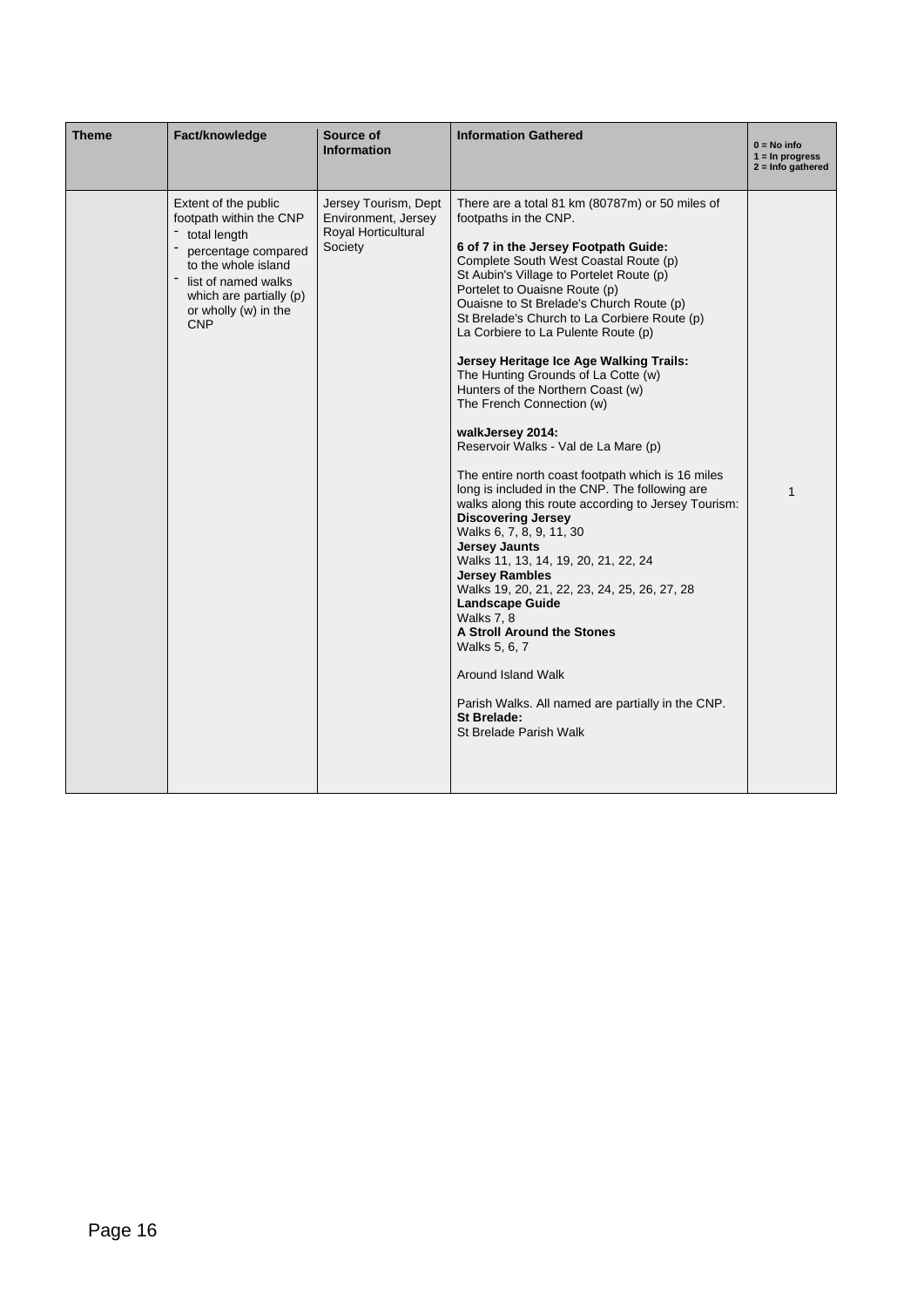| Theme | Fact/knowledge                                                                                                                                                                                            | Source of<br><b>Information</b>     | <b>Information Gathered</b>                                                                                                                                                                                                                                                                                                                                                                                                                                                                                                                                                                                                                 | $0 = No$ info<br>$1 = \ln$ progress<br>2 = Info gathered |
|-------|-----------------------------------------------------------------------------------------------------------------------------------------------------------------------------------------------------------|-------------------------------------|---------------------------------------------------------------------------------------------------------------------------------------------------------------------------------------------------------------------------------------------------------------------------------------------------------------------------------------------------------------------------------------------------------------------------------------------------------------------------------------------------------------------------------------------------------------------------------------------------------------------------------------------|----------------------------------------------------------|
|       |                                                                                                                                                                                                           |                                     | St Peter:<br>Route One: The West<br>St Ouen:<br>Routes One and Two<br>St Mary:<br>St Mary Parish Walk<br>St John:<br>Parts One and Two<br>Trinity:<br>The Route - Part One<br><b>St Martin:</b><br>Routes 1 and 2<br>floralJersey<br>In The Wilder Side section, the following paths<br>include footpaths in the CNP:<br>Les Landes<br>L'Ouaisne Common<br>La Lande du Ouest<br><b>Portelet Common</b><br>St Catherine's Wood<br>Les Blanches Banques<br>Le Noir Pre Orchid Field<br><b>National Trust Walk:</b><br>Les Mielles de Morville Circular Walk (specifically<br>stated in a JT brochure as following trails through<br>the CNP). | 1                                                        |
|       | Extent of the cycle route<br>network within the CNP<br>total length<br>percentage compared<br>to the whole island<br>list of named cycle<br>routes which are<br>partially (p) or wholly<br>(w) in the CNP | Jersey Tourism, Dept<br>Environment | There are 350 miles or 563 km of roads, byways<br>and lanes to cycle along in Jersey[7]. Of this, 87<br>miles or 140 km are dedicated cycle paths.<br>There are 23 km (23,096 m) or 14 miles of<br>dedicated cycle paths within the CNP. That is, the<br>CNP contains 16% of Jersey's cycle paths.<br>Routes which are, in some part, inside the CNP:<br>Route 1 - Around Island Coastal Route<br>Route 3 - Route acros the centre of the Island<br>Route 6 - St Ouen's Bay to St Aubin's Bay                                                                                                                                               | 2                                                        |
|       | Extent of the green<br>lanes within the CNP<br>total length<br>percentage compared<br>to the whole island<br>list of named lanes<br>which are partially (p)<br>or wholly (w) in the<br><b>CNP</b>         | Jersey Tourism, Dept<br>Environment | Map of the green lanes and other paths in Jersey<br>and the CNP: http://statesofjersey-<br>consult.limehouse.co.uk/events/22337/images/web/<br>2822642_0_1.jpg<br>6.7 km (6,686 m) within the CNP.                                                                                                                                                                                                                                                                                                                                                                                                                                          | 2                                                        |
|       | Extent of the bridleways<br>within the CNP                                                                                                                                                                | Dept Environment                    | 10 km (10,053 m) within the CNP.                                                                                                                                                                                                                                                                                                                                                                                                                                                                                                                                                                                                            | 2                                                        |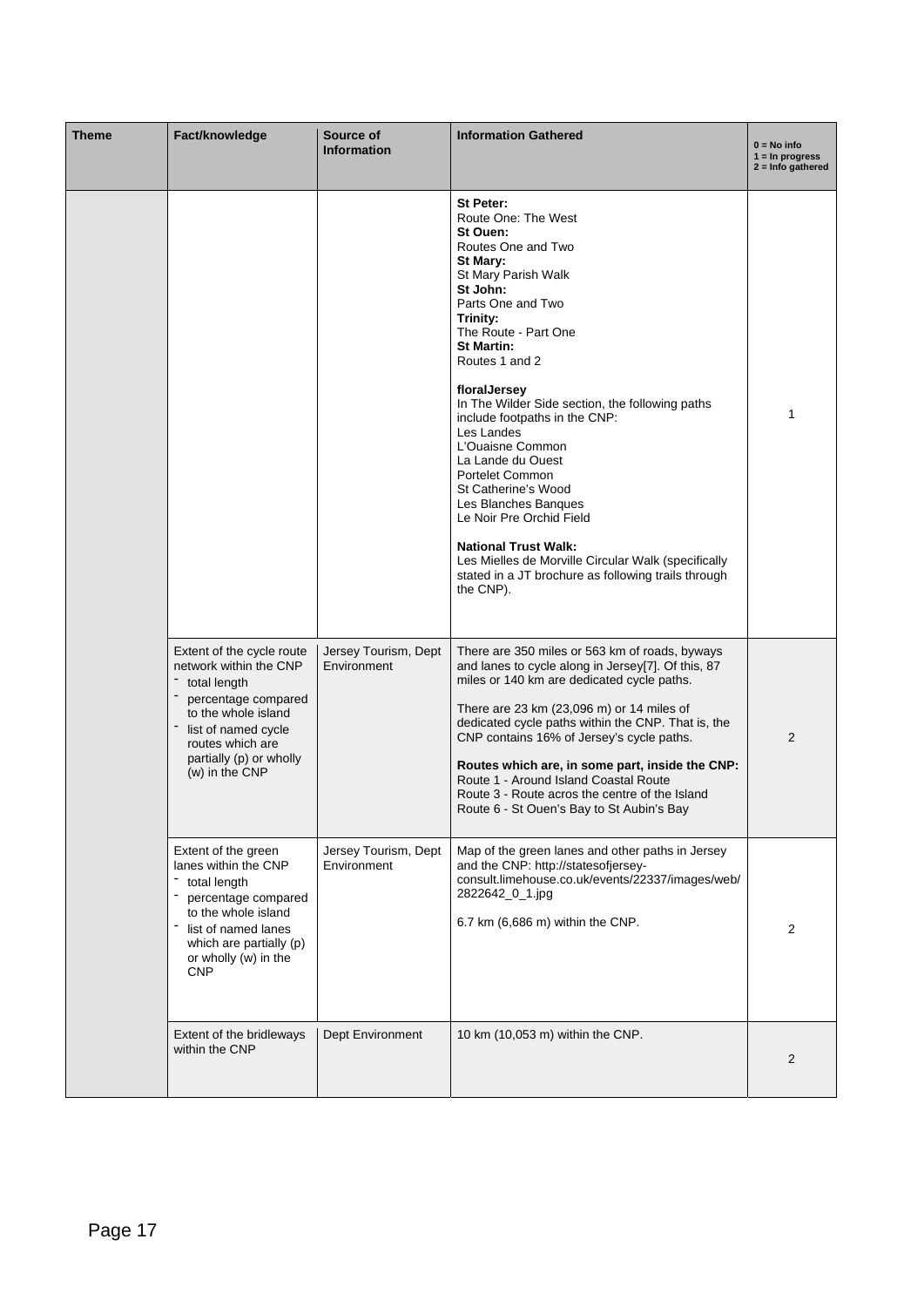| <b>Theme</b> | Fact/knowledge                                                                                                                                        | Source of<br><b>Information</b>                        | <b>Information Gathered</b>                                                                                                                                                                                                                                                                                                                                                                                                                                                                                                                                                                                                                                                                                                                                                                                                     | $0 = No$ info<br>$1 = \ln$ progress<br>$2 =$ Info gathered |  |  |  |
|--------------|-------------------------------------------------------------------------------------------------------------------------------------------------------|--------------------------------------------------------|---------------------------------------------------------------------------------------------------------------------------------------------------------------------------------------------------------------------------------------------------------------------------------------------------------------------------------------------------------------------------------------------------------------------------------------------------------------------------------------------------------------------------------------------------------------------------------------------------------------------------------------------------------------------------------------------------------------------------------------------------------------------------------------------------------------------------------|------------------------------------------------------------|--|--|--|
|              | Extent of the bus routes<br>within and to the CNP<br>total length<br>percentage compares<br>to the whole island<br>list of buses to the<br><b>CNP</b> | Jersey Tourism, Dept<br>Transport, Dept<br>Environment | Bus Routes which travel through the CNP:<br>1g, 2, 3, 4, 8, 9, 12, 22, 27<br><b>Bus stops in the National Park:</b><br>See "Bus Shelter TTS" for a complete list. Also<br>https://www.google.com/maps/d/edit?mid=zjdQcyIB<br>_OZc.k99Oji7s88H8 is a Google Map webpage of<br>all of the shelters plotted.<br>The Department of the Environment has agreed to<br>find out whether it is possible to plot the latitude<br>and longitude locations on GIS to find out which<br>ones are in the CNP.<br>None of the Non-TTS bus stops are inside the<br>CNP. Three are near the edge of it (one in the<br>south west and two in the east).                                                                                                                                                                                          | 1                                                          |  |  |  |
|              | Coach/Motorbike Tours<br>company<br>route in CNP                                                                                                      | Coach websites                                         | <b>Tantivy Blue Coach Tours:</b><br>Offers an all-day around the island tour and<br>therefore through a lot of the CNP[8].<br><b>Waverley Coaches:</b><br>Also offers a tour around the island and therefore<br>through a lot of the CNP[9].<br><b>Signature Coaches:</b><br>They offer tailor-made tours around the island,<br>including parts of the CNP[10].<br><b>Jersey Bus Tours:</b><br>They offer bus tours around the island and in<br>specific locations like the west of the island which<br>therefore passes through a lot of the CNP[11].<br><b>Jersey Special Tours:</b><br>Offer around the island tours and therefore pass<br>through a lots of the CNP[12].<br>Limobikes Jersey:<br>They offer tailor-made tours on Harley-Davidson<br>bikes which include "soaking up the coastal<br>scenery" in the CNP[13]. | 2                                                          |  |  |  |
|              | <b>Picnic Sites</b>                                                                                                                                   | Jersey Tourism                                         | 6 of the 9 sites recommended by Jersey<br>Tourism in their picnicJersey guide booklet are<br>in the CNP. They are:<br>Portelet Common, Le Chemin de Portelet, St<br><b>Brelade</b><br>Le Coleron Battery, Le Chamin des Creux, St<br><b>Brelade</b><br>Grantez Headland, Le Chemin des Monts, St Ouen<br>Vicard Point, La Vielle Charriere, Trinity<br>La Coupe, La Rue de la Coupe, St Martin<br>Victoria Tower, off La Rue des Marettes, St Martin                                                                                                                                                                                                                                                                                                                                                                            | 2                                                          |  |  |  |
|              | <b>Car Parks</b>                                                                                                                                      | Dept Environment                                       | There are a total of 44 public car parks inside (or<br>bordering on) the CNP.                                                                                                                                                                                                                                                                                                                                                                                                                                                                                                                                                                                                                                                                                                                                                   | 2                                                          |  |  |  |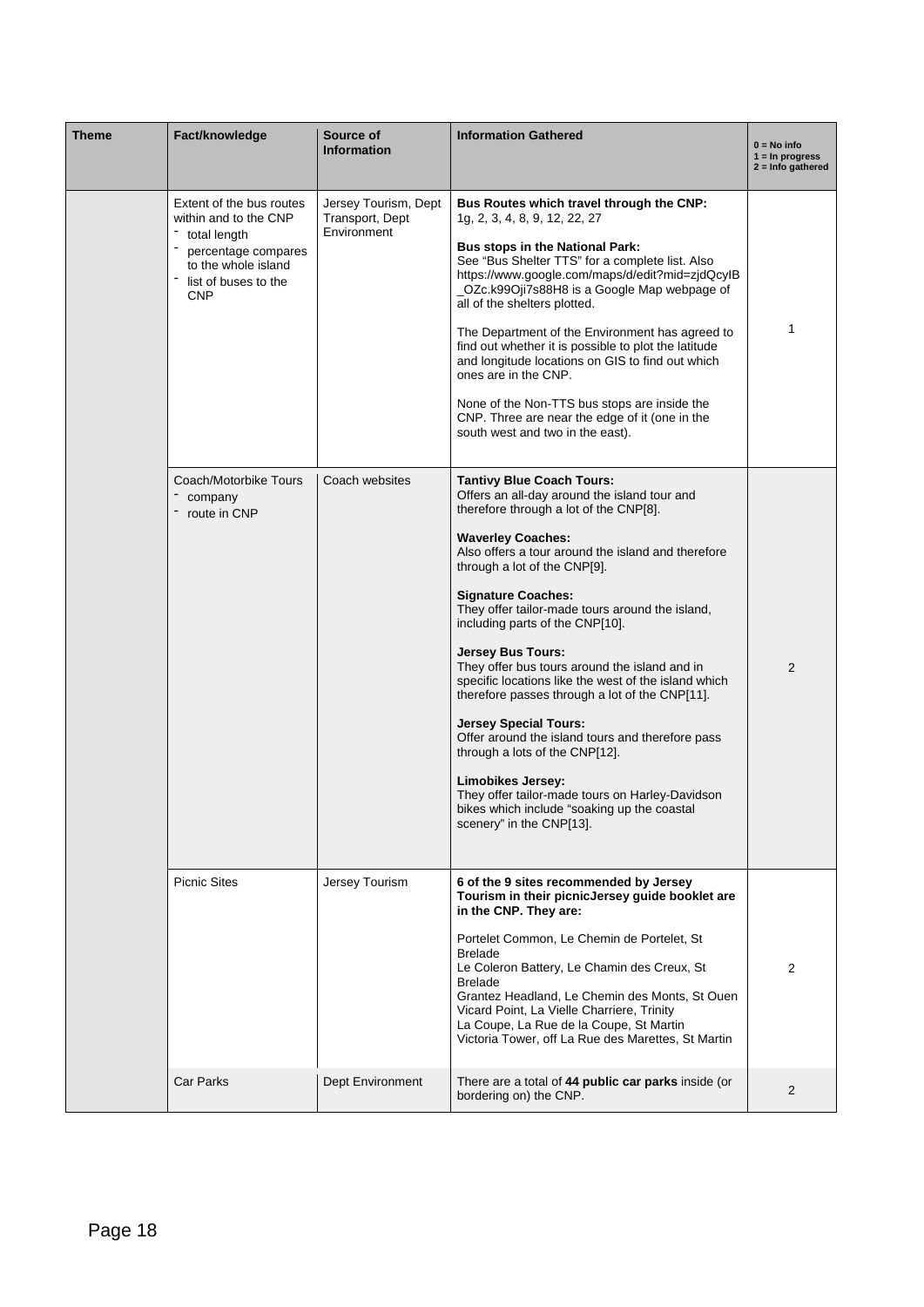| <b>Theme</b> | Fact/knowledge                                                                                                                                                                                                                                                                                                         | Source of<br><b>Information</b> | <b>Information Gathered</b><br>$0 = No$ info<br>$1 = \ln$ progress<br>$2 =$ Info gathered                                                                                                                                                                                                                                                                                                                                                                                                                                                                                                                                                                                                                                                                                                                          |   |  |  |
|--------------|------------------------------------------------------------------------------------------------------------------------------------------------------------------------------------------------------------------------------------------------------------------------------------------------------------------------|---------------------------------|--------------------------------------------------------------------------------------------------------------------------------------------------------------------------------------------------------------------------------------------------------------------------------------------------------------------------------------------------------------------------------------------------------------------------------------------------------------------------------------------------------------------------------------------------------------------------------------------------------------------------------------------------------------------------------------------------------------------------------------------------------------------------------------------------------------------|---|--|--|
|              | <b>Toilets</b><br>Dept Environment,<br>Jersey Tourism<br>at the following places:<br>Anne Port<br>Archirondel<br>Bonne Nuit<br>Bouley Bay<br>Corbiere<br>Gorey Common<br>Greve de Lecq<br>Les Brayes<br>Les Laveurs<br>Quaisne<br>Plemont<br>St Catherine's Breakwater<br>The other facility is located at: La Pulente |                                 | There are 13 public toilets in the CNP.<br>12 of these are cleaned by TTS and are located                                                                                                                                                                                                                                                                                                                                                                                                                                                                                                                                                                                                                                                                                                                          | 2 |  |  |
|              | within the CNP<br>Tourism, Dept<br>- number<br>Environment<br>- how many miles<br>- extent of lifeguarded<br>areas during which<br>months<br>Rozel                                                                                                                                                                     |                                 | 18 of Jersey's 23 beaches are at least in part in<br>the CNP[14].<br>List of beaches in the CNP*:<br>Grouville (partially)<br>Anne Port<br>Archirondel<br>St Catherine's Bay<br>La Coupe<br><b>Bouley Bay</b><br>Bonne Nuit Bay<br>Greve de Lecq<br>Plemont<br>Le Braye and Watershplash (St Ouen's Bay)<br>Petit Port<br>Beauport<br>St Brelade's Bay (partially)<br>Ouaisne<br>Portelet<br><b>Belcroute</b><br>St Aubin's Bay (partially)<br>Of the 16 "bathing water" beaches in the Jersey<br>in Figures 2013 Report, 12 are in the CNP. All 12<br>passed the European Imperative Standard and<br>10 of them passed the European Guide<br>Standard (as of 2013).<br>Note: The CNP only extends to the high tide mark<br>so technically only the very top strips of these<br>beaches/sea defences are included. | 2 |  |  |
|              | (Monetary) Value of the<br>coastland as a tourism<br>destination (extrapolated<br>from Jersey Tourism<br>surveys?)                                                                                                                                                                                                     | Jersey Tourism                  | This information has not been obtained. Jersey<br>Tourism have information regarding general<br>expenditure of tourists, but not for those who<br>specifically visit the CNP. If the monetary value of<br>the coastline in the CNP was required, a survey of<br>tourists visiting it would be required.                                                                                                                                                                                                                                                                                                                                                                                                                                                                                                            | 2 |  |  |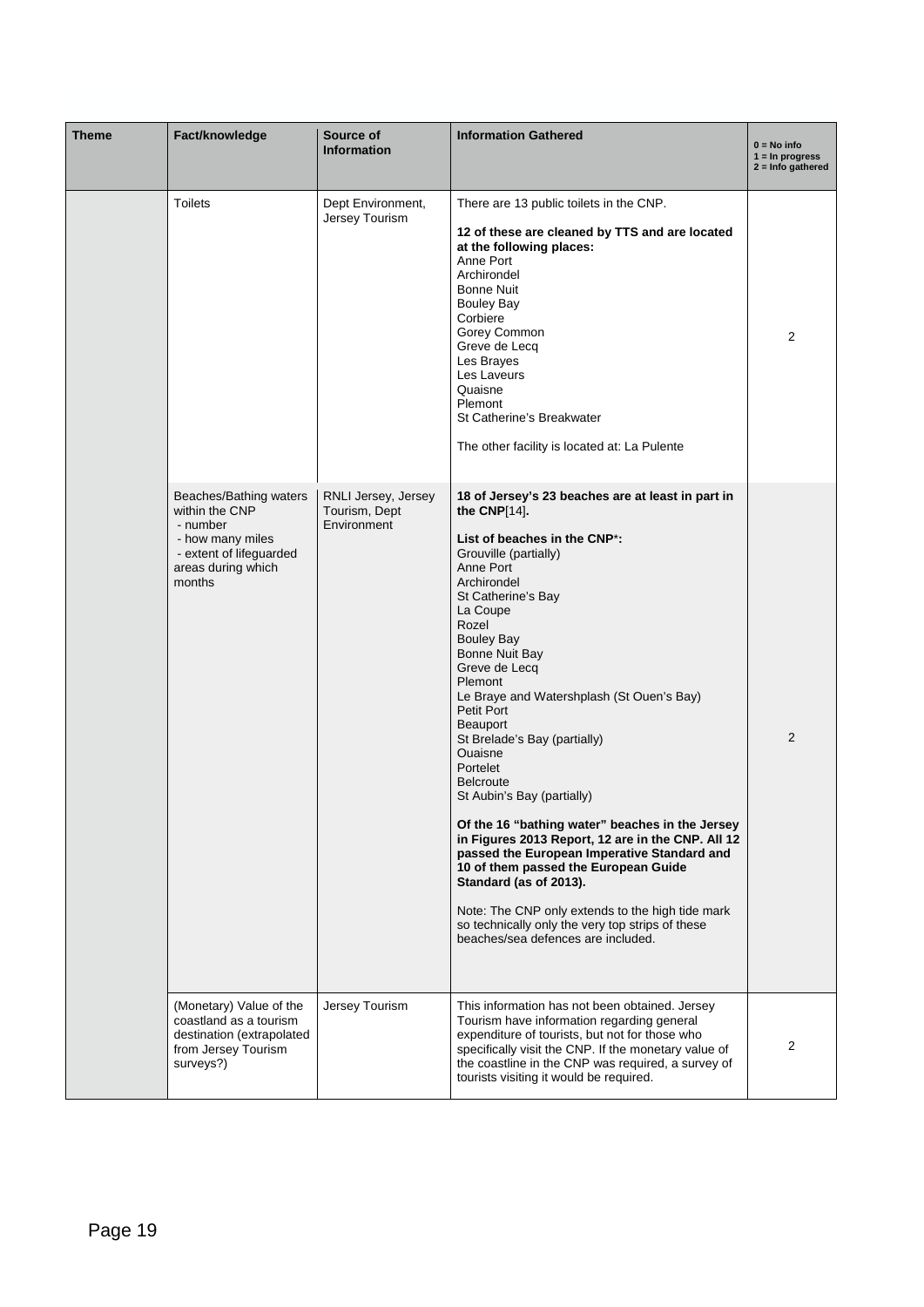| Theme | Fact/knowledge                                                                                                                                                        | Source of<br><b>Information</b>                                                                                                                                                                                                         | <b>Information Gathered</b>                                                                                                                                                                                                                                                                                                                                                                                                                                                                                                                            | $0 = No$ info<br>$1 = \ln$ progress<br>$2 =$ Info gathered |  |  |  |  |
|-------|-----------------------------------------------------------------------------------------------------------------------------------------------------------------------|-----------------------------------------------------------------------------------------------------------------------------------------------------------------------------------------------------------------------------------------|--------------------------------------------------------------------------------------------------------------------------------------------------------------------------------------------------------------------------------------------------------------------------------------------------------------------------------------------------------------------------------------------------------------------------------------------------------------------------------------------------------------------------------------------------------|------------------------------------------------------------|--|--|--|--|
|       | Charitable ventures<br>using the CNP<br>numbers of<br>competitors<br>amount of money<br>raised for charity per<br>annum                                               | Jersey Tourism,<br>Rotary Club, Dept<br>Environment                                                                                                                                                                                     | The round island walk is 48.1 miles [15] of which $-$<br>miles are in the CNP. Last year it raised £86,500<br>for charity. Over 1,000 people participate each<br>year.<br>Need to use the GIS software at the Department of<br>the Environment to obtain the number of miles of<br>the round island walk inside the CNP.<br>Standard Chartered Jersey Marathon. 2,500<br>competitors.<br>Run Jersey Half Marathon. 400 runners.<br>Sandstorm Adventure Race on Simon Sands, St<br>Ouen's Bay. 120 people took part in the first race<br>last December. | 1                                                          |  |  |  |  |
|       | <b>Walking Festival</b><br>Jersey Tourism<br>Spring Walking Week. 10-17 May.<br>Jersey in Bloom - Floral Festival. 6-8 July.<br>Autumn Walking Week. 13-20 September. |                                                                                                                                                                                                                                         |                                                                                                                                                                                                                                                                                                                                                                                                                                                                                                                                                        |                                                            |  |  |  |  |
|       | Jersey Tourism<br>Jersey Hospice Care's<br>£67,000 raised for the Hospice over the last 9<br>Tour de Jersey cycle<br>years[16].<br>ride                               |                                                                                                                                                                                                                                         |                                                                                                                                                                                                                                                                                                                                                                                                                                                                                                                                                        |                                                            |  |  |  |  |
|       | <b>Food Festival</b>                                                                                                                                                  | TennerFest is an annual dining event in October<br>and November each year. Need to find out which<br>restaurants in the CNP take part.<br>http://tennerfest.com/menus/<br>Jersey Food Festival happens on 18th - 26th May<br>each year. | 2                                                                                                                                                                                                                                                                                                                                                                                                                                                                                                                                                      |                                                            |  |  |  |  |
|       | Music / Film Events<br>frequency<br>scale                                                                                                                             | Branchage Festival happens in September and<br>October across the island, some of which is at<br>landmarks in the CNP.<br>http://www.branchagefestival.com/festival/                                                                    | 2                                                                                                                                                                                                                                                                                                                                                                                                                                                                                                                                                      |                                                            |  |  |  |  |
|       | Other Events<br>Jersey Tourism<br>one-off events                                                                                                                      |                                                                                                                                                                                                                                         | The future CNP website should be linked with the<br>tourism events calendar which will hopefully have a<br>CNP section, or have the CNP logo against each<br>event inside the park.<br>Three examples of annual events in the CNP:<br>Moulin de Lecq Bonfire Night. 3rd November.<br>Hidden Treasures. 6th - 14th September. With<br>Jersey Heritage, the National Trust and the Society<br>Jersiaise.<br>Hill climbing site. North.                                                                                                                   | 2                                                          |  |  |  |  |
|       | <b>Island Games</b>                                                                                                                                                   | Jersey Tourism, JEP                                                                                                                                                                                                                     | From the JEP article on Wednesday 10th<br>December 2014, using the annotated map, the<br>following sports fall inside the CNP:<br>Golf at La Moye and Royal Jersey<br>Cycling up Jubilee Hill<br>Shooting at Les Landes and Crabbe                                                                                                                                                                                                                                                                                                                     | $\overline{2}$                                             |  |  |  |  |
|       |                                                                                                                                                                       |                                                                                                                                                                                                                                         | Total:                                                                                                                                                                                                                                                                                                                                                                                                                                                                                                                                                 | 100 out of<br>106                                          |  |  |  |  |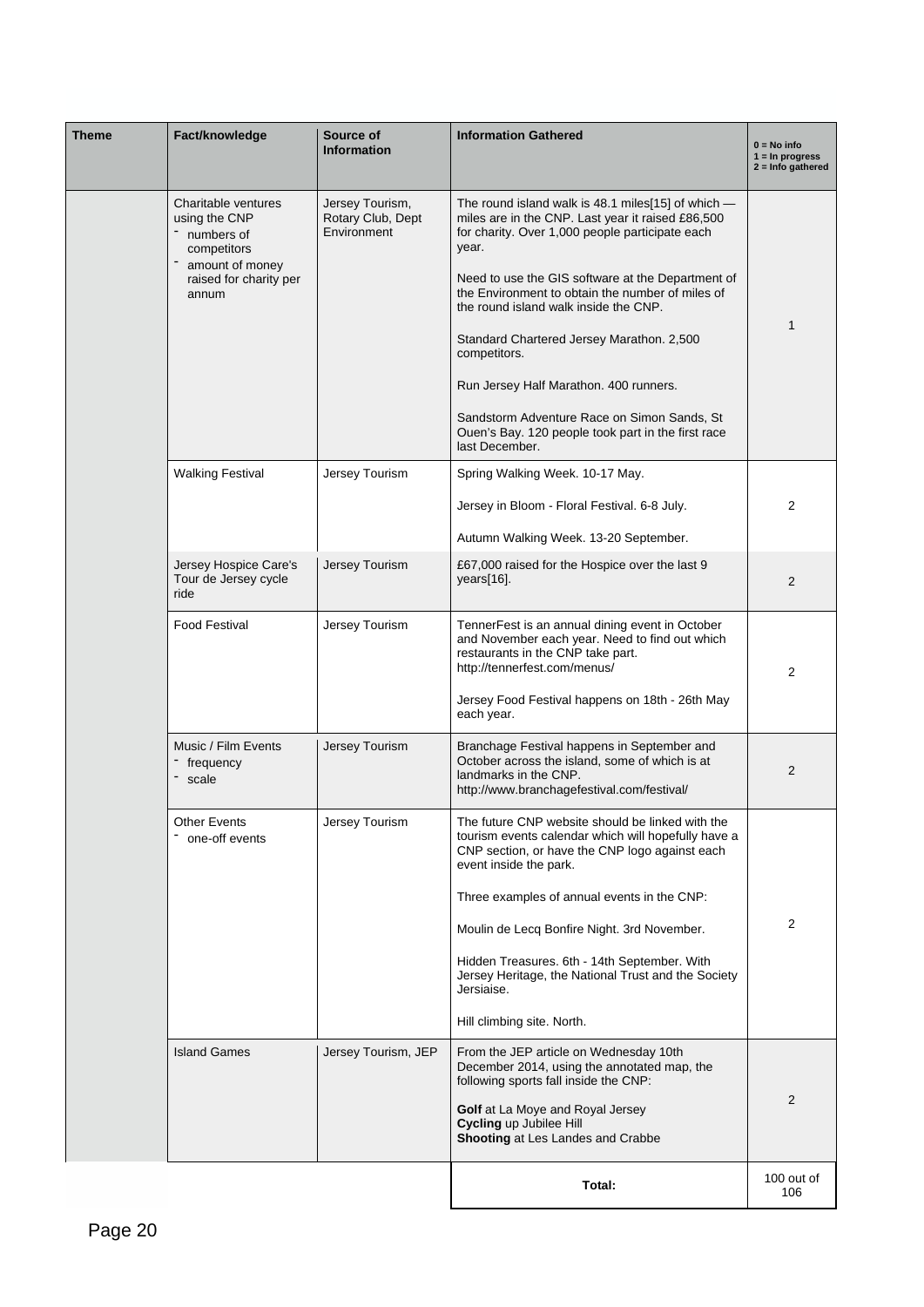## 3. Gathering Information Document

#### **Potential partners/sources of information:**

- States of Jersey
	- Department of the Environment (Dept Environment)
	- Statistics Unit (SU)
- Jersey Heritage
- Durrell Wildlife Trust
- National Trust
- Jersey Tourism
- RNLI Jersey
- Jersey Coastguard
- Ramsar Management Authority (RMA)
- RSPB
- Rotary Club of Jersey de la Manche (Rotary Club)
- Local businesses
- Jersey Water
- Use information available like Google Maps to do it yourself (DIY)
- Digimap
- The Idea Works
- Jersey Biodiversity Centre
- Jersey Royal Horticultural Society

#### **General Useful Sources:**

A map of Jersey with all the activities on offer and points of interest: https://www.jersey.com/Documents/Maps/Map%20of%20Jersey.pdf

The Island Plan 2011:

http://www.gov.je/SiteCollectionDocuments/Planning%20and%20building/IP%202011%20Natural%20Environment% 20Pages%2072-108.pdf

Digimap GIS map of the island: http://maps.digimap.je/islandplan/show.aspx

#### **Bibliography**

- [0] States of Jersey, (2014). *Jersey Coastal National Park Interim Working Group*. [online] Gov.je. Available at: http://www.gov.je/Government/Departments/PlanningEnvironment/AdvisoryGroups/Pages/JerseyCoastalNation alParkWorkingGroup.aspx [Accessed 20 Oct. 2014].
- [1] States of Jersey Statistics Unit, (2013). *Jersey in Figures 2013.* [online] Available at: http://www.gov.je/SiteCollectionDocuments/Government%20and%20administration/R %20Jersey%20In%20Figures%202013%2020140429%20SU.pdf [Accessed: 20 Oct. 2014].
- [2] Wikipedia, (2014). *Geography of Jersey*. [online] Available at: http://en.wikipedia.org/wiki/Geography\_of\_Jersey [Accessed 28 Oct. 2014].
- [3] States of Jersey, (2014). [online] Available at: http://www.gov.je/SiteCollectionDocuments/Environment%20and%20greener%20living/R%20RamsarLesEcreh ousManagement Plan%20(size%201Mb)%20DM%2002022012.pdf [Accessed 28 Oct. 2014].
- [4] States of Jersey, (2014). [online] Available at: http://www.gov.je/SiteCollectionDocuments/Environment%20and%20greener%20living/R%20RamsarLesMinq uiersManagement Plan%20(size%20859kb)%20DM%2002022012.pdf [Accessed 28 Oct. 2014].
- [5] Jersey Water, (2015). [online] Available at: http://jerseywater.je/files/publicdocs/jersey\_water/factsheets/Val%20De%20La%20Mare%20Fact%20Sheet.pdf [Accessed 13 Jan. 2015].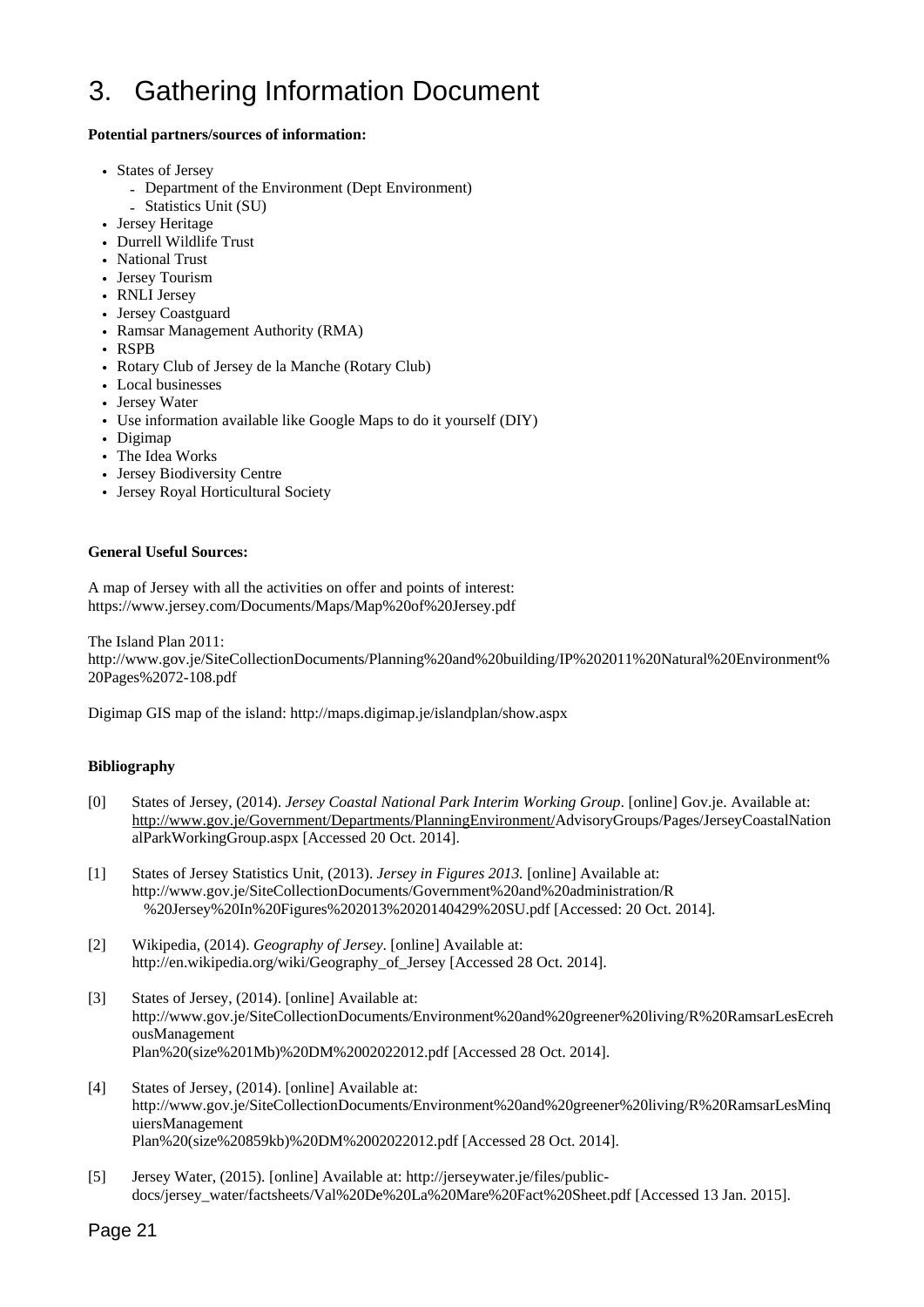- [6] Wikipedia, (2014). *Listed buildings in Jersey*. [online] Available at: http://en.wikipedia.org/wiki/Listed\_buildings\_in\_Jersey [Accessed 28 Oct. 2014].
- [7] Jersey Tourism. (2014). *Cycle Network & Map*. [online] Jersey Tourism. Available at: http://www.jersey.com/english/sightsandactivities/cycling/Pages/Cycle-Network-Map.aspx [Accessed 28 Oct. 2014].
- [8] Tantivy Coaches (2014). *All Day Island Tour | Tantivy Blue Coach Tours | Jersey Channel Island Holiday | Bus Tours*. [online] Tantivybluecoach.com. Available at: http://www.tantivybluecoach.com/all-tours/All-Day-Island-Tour#title [Accessed 18 Nov. 2014].
- [9] Waverley Coaches, (2014). [online] Available at: http://www.waverleycoaches.co.uk/pdf/WAVBROCHURE%20web.pdf [Accessed 18 Nov. 2014].
- [10] Signature.je, (2014). *Signature Executive Transport*. [online] Available at: http://www.signature.je [Accessed 18 Nov. 2014].
- [11] Jerseybustours.com, (2014). [online] Available at: https://www.jerseybustours.com [Accessed 18 Nov. 2014].
- [12] Jerseyspecialtours.com, (2014). *Jersey Inselrundfahrten*. [online] Available at: http://www.jerseyspecialtours.com/touren.html [Accessed 18 Nov. 2014].
- [13] Limobikesjersey.com, (2014). *Limo Bikes Jersey*. [online] Available at: http://www.limobikesjersey.com/?\_ga=1.17860721.934654240.1415637819 [Accessed 18 Nov. 2014].
- [14] bbc.co.uk, (2014). *BBC Jersey The Rock On the edge page*. [online] Available at: http://www.bbc.co.uk/jersey/therock/ontheedge/beach\_guide/index.shtml [Accessed 10 Nov. 2014].
- [15] Ccislandwalk.com, (2014). *Collas Crill Island Walk About The Walk*. [online] Available at: http://www.ccislandwalk.com/aboutthewalk [Accessed 28 Oct. 2014].
- [16] Jerseyhospicecare.com, (2014). *Tenth year for Jersey Hospice Care's Tour de Jersey cycle ride. Jersey Hospice Care*. [online] Available at: http:// www.jerseyhospicecare.com/news/tenth-year-for-jersey-hospice-care'stour-de-jersey-cycle-ride/ [Accessed 7 Nov. 2014].